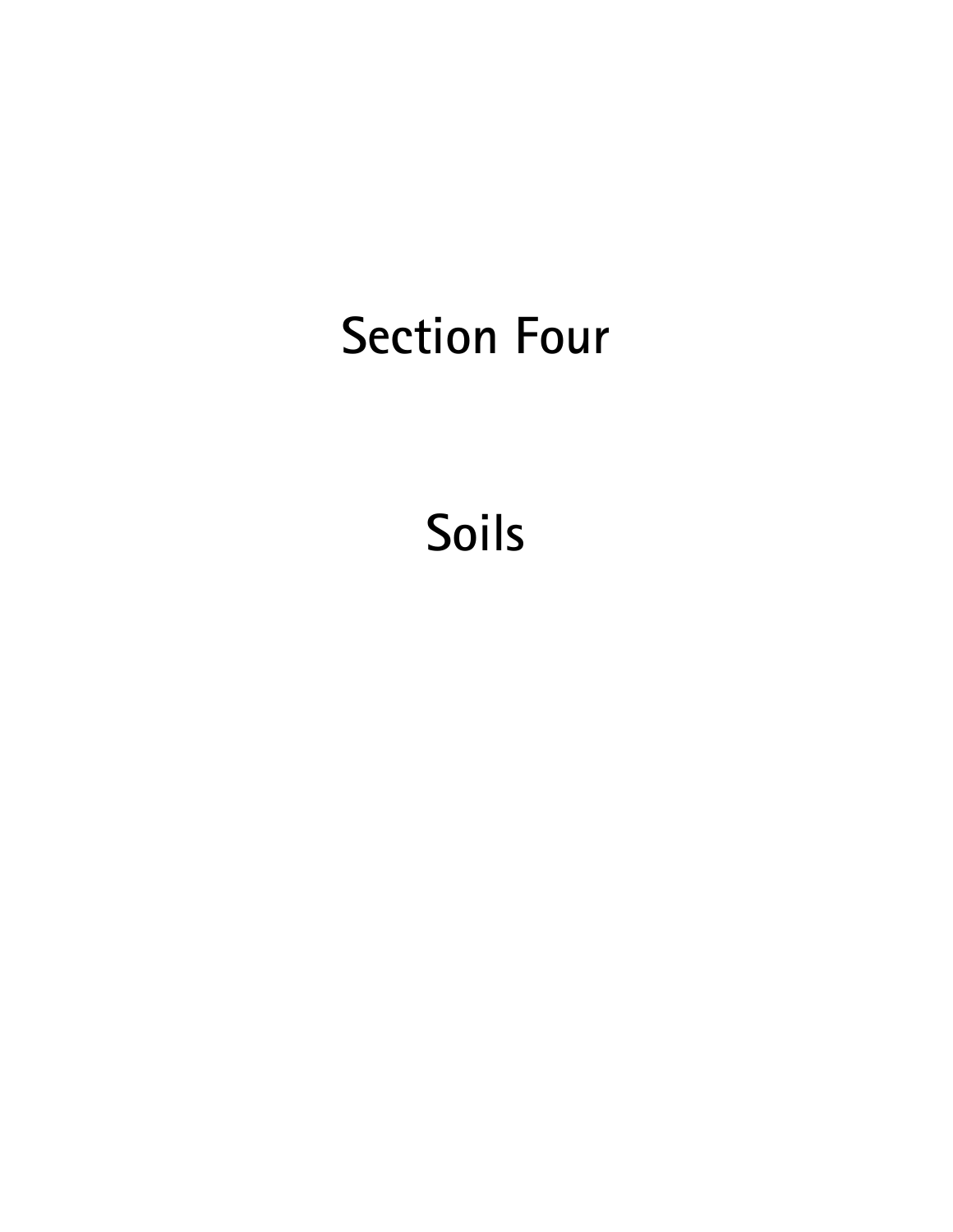# **Contents**

| Parent Material of Soils                            | 3  |
|-----------------------------------------------------|----|
| Soil Facts                                          | 4  |
| Importance of Good Soil                             | 4  |
| Importance of Clay                                  | 5  |
| Soil Organisms                                      | 7  |
| Good Soil Husbandry                                 | 12 |
| Soil Conditions                                     | 13 |
| Soil Structure                                      | 14 |
| Humus Increases the Water Holding Capacity of Soils | 15 |
| Soil Colour                                         | 16 |
| Soil Cultivation                                    | 16 |
| Identifying Contour Lines                           | 29 |
| Soil Erosion                                        | 30 |
| Soil Salinity                                       | 31 |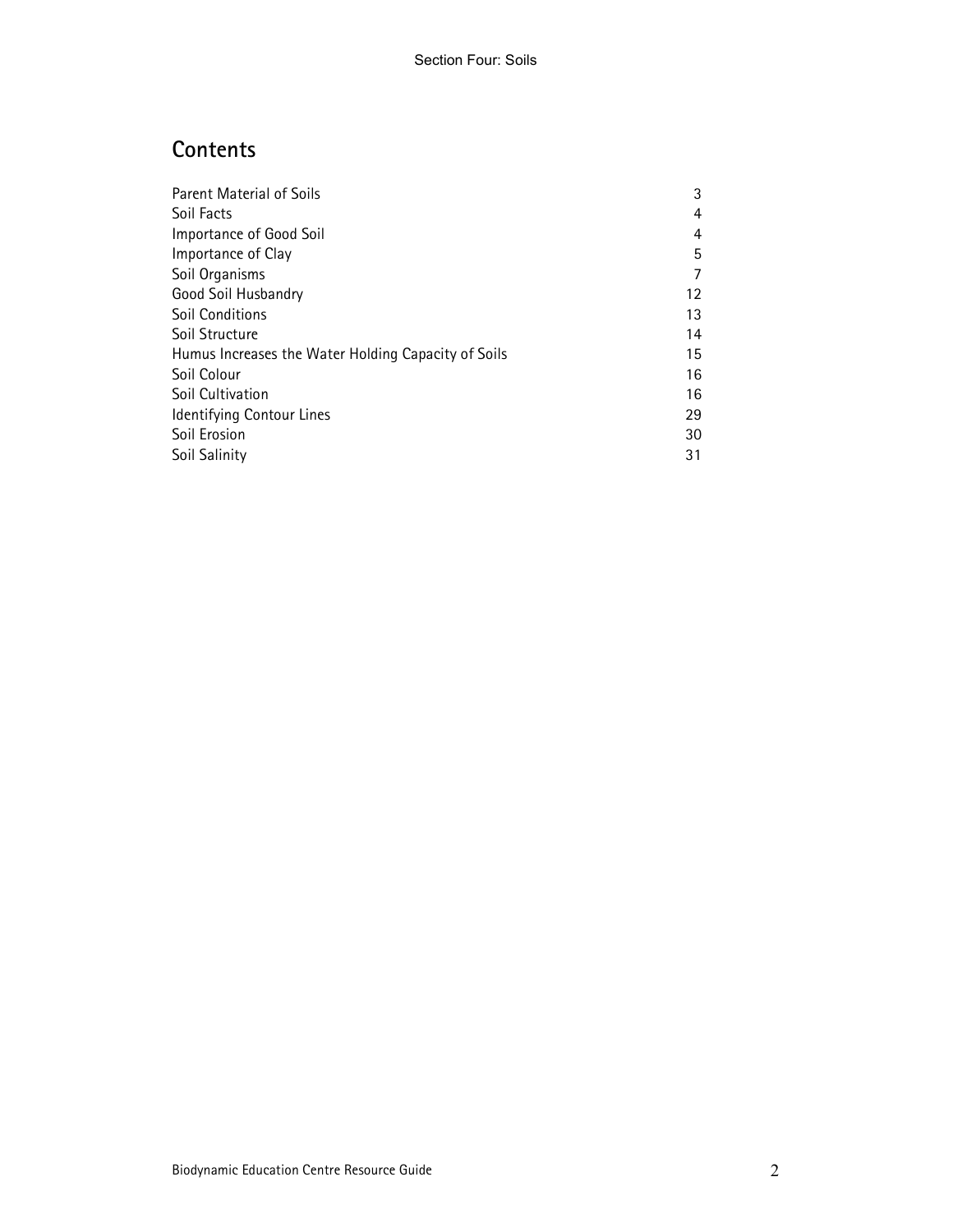# Parent Material of Soils

# Three Different Classifications for Rocks

#### Igneous

These are the primal rocks originating from molten mixtures which over the space of many eons in time solidified. Many of our silica rock powders will be found originating in this group. Igneous rocks are formed from the action of heat. For example, granite soils which are formed from the hardening of various kinds of molten rock material and are composed of the minerals quartz and feldspar among others.

#### **Sedimentary**

These rocks are extremely varied, differing widely in texture, colour, and composition. Nearly all are made of materials that have been moved from a place or origin to a new place of deposition. The distance move may be a few feet or thousands of kilometers. Flowing water, wind, waves, currents, ice and gravity move materials on the surface of the earth by action that takes place on or very near the surface. Sedimentary rocks are composed of fragmented rock material that has been transported and deposited by wind, water or glaciers. Limestone, sandstone and shale are examples.

#### Metamorphic

These are rocks which have been changed from their original. Changes may be barely visible, or may be so great that it is impossible to tell what the original rock once was.

### Influence of Parent Rock on Soil Fertility

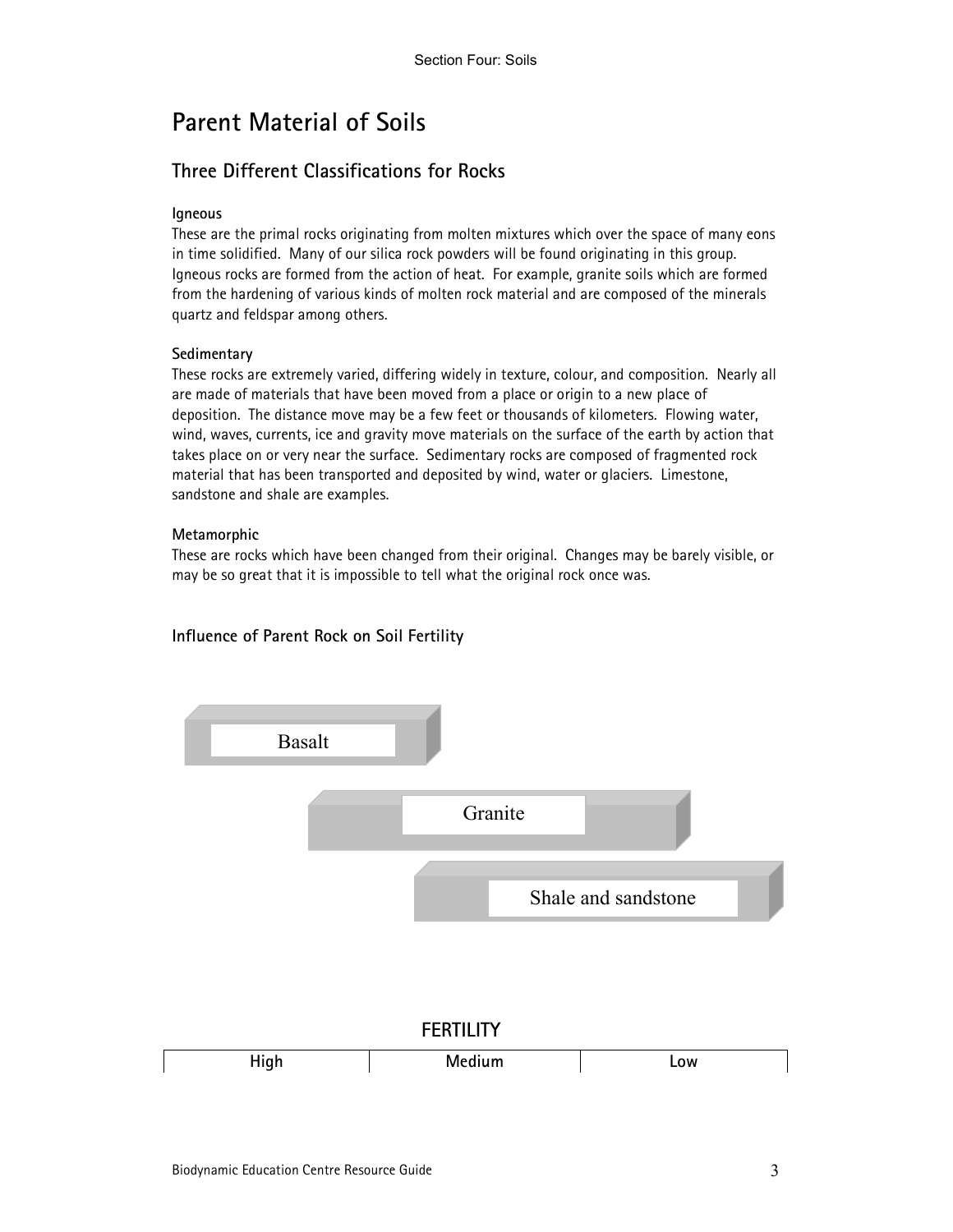# Soil Facts

- Soil is a living system.
- Soil contains 0.01% of the Earth's water.
- Soil is 49% Oxygen, 33% Silicone, 7% Aluminium, 4% Iron, and 2% Carbon.
- 50% of the soil is air and water. The rest is mineral and organic material.
- In one gram of soil the number of bacteria ranges from 100,000 to several billion.
- There are 5000 to 7000 different species in one gram of soil.
- The total living matter in an acre of soil ranges from 5000 to 20,000 pounds.
- Each year, 15 tons of dry soil per acre passes through earthworms. Earthworms eat soil to get the organic materials in it. The rest passes through them.
- About 42 centuries ago, the Chinese used a soil map to determine taxation amounts.
- Soil develops from geological materials such as rocks, glacial deposits, granite, limestone and stream sediments.
- Soil is much like the earth's peel, just like an orange peel.
- Erosion of soil from our lands clog rivers and dams and decreases the usefulness of soil for growing plants.
- Soil is often at the bottom of the food chain. Plants and small invertebrates feed off of the soil and animals feed off of the plants.
- Soil is used to absorb wastes.
- Over 1.1 billion pounds of pesticides worth 25 billion dollars are used each year, much of it ending up in the soil. That is over 4 pounds per person.
- Cleaning up toxic chemicals in the soil and water has cost \$20 billion over the past 15 years in the United States.
- Cleaning up the rest of the toxic chemicals already in the environment would cost \$500 to \$2500 per person.
- The United States has at least 36,000 hazardous waste sites present in our soils.
- Soil supplies the water and nutrients necessary for plant growth. Around one acre of land is used to supply the food for each person in the world.
- An acre of corn gives off 4,000 gallons of water a day in evaporation.
- Soil needs to provide 4,000 gallons of water to grow one bushel of corn and 11,000 gallons of water to grow one bushel of wheat.
- Soil influences the life span of our roads and highways.
- The stability of the foundations of our houses and buildings are determined in part by the soil they rest on.
- Soil makes excellent mud pies.

A pea sized lump of soil contains:

- 10 million to 10,000 million bacteria
- 100,000 to 10 million fungi spores
- 100,000 to 1 million protozoa
- 10 to 10 million algae

# Importance of Good Soil

Good soil is the basis of our existence — humans depend on humus. Without it there can be no genuine health, education, social order or individual spiritual growth. Humus maintains the purity and supply of fresh water. It contributes to plant vitality, animal health, human intelligence through proper nutrition, social justice, economic sustainability, and above all to personal independence in that people can access the basic resources with which to provide for themselves. Through its emphasis on soil building, Bio-dynamic agriculture affects all these realms of life.

Elizabeth Alington, Sourced from Harvests, Volume 59, No. 1., New Zealand BD Association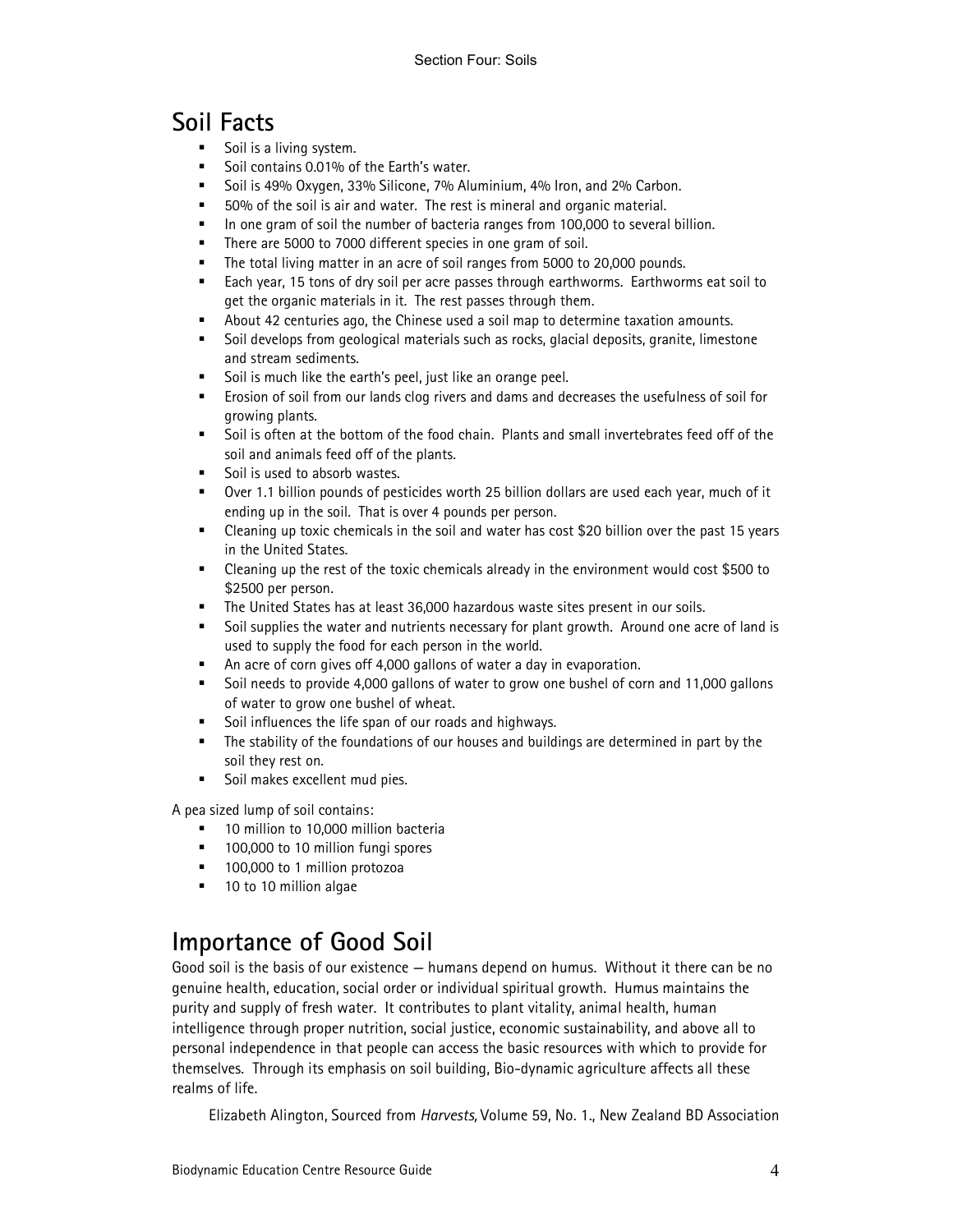# Importance of Clay

"Constellation forces do not come to the earth directly, but are reflected by the Moon and the Sun. Clay picks up these reflected forces emanating from the constellations…

"Clay can be either paramagnetic or diamagnetic. When the Sun is shining, it is paramagnetic. When the moon is shining it is diamagnetic. Sometimes both the Sum and the Moon are shining at the same time, in which case the clay is diamagnetic. Sometimes, neither Sun nor Moon is shining, in which case the clay is not active. For now, it is enough to recall that clay acts as a catchpen for influences passed along by the Sun and the Moon acting as reflectors for the constellations.

"This is what Steiner meant when he told us that clay is a means of transport. Certainly, clay assists silica rock powders in moving plant saps from roots to leaf areas and assisting the "lime" rock powders in moving the saps from the leaf areas back to roots. Since the forces in both the silica and "lime" rock powders are dependant upon the Sun, clay rock powers are the only ones working at night, or when the Moon is shining. More accurately, the Moon does not need to shine. It may be in the dark of the Moon, but the Moon is still in the sky reflecting the forces from the constellations. Cloudy days or cloudy nights do not compromise transmission of cosmic forces.

"… this attribute emphasises again and again the value of paramagnetic clay rock powders in maintaining a healthy sap flow in trees and corn in particular, and in plants in general.

"Sap circulation is important or maintaining cold resistance, drought resistance and insect and disease resistance.

"Clay has been known for centuries. It has been used by many peoples for its healing properties. I feel certain that these healing properties are due to its paramagnetism. We can truly say that paramagnetic clay is an enlivened rock powder deriving its beneficial healing properties from its relationship with cosmic bodies. And the cosmic bodies carry healing forces which can be transmitted by the proper paramagnetic clays."

Harvey Lisle, The Enlivened Rock Powders, pgs59, 60, 64, 70

### Clay's Attraction

"Clay has a negative electrical attraction for most particles that are positively charged. In the organism most of the toxic poisons are positively charged. These toxins are irresistibly drawn towards the clay. Moreover, according to an authority on Bentonite (another name for the energetic clay) "clay's particles being shaped like a 'calling card' with the wide surfaces negative and the edges of the card positive have many times more negative than positive pulling power."

"The same authority writes the following: "The very minuteness of the particles of Bentonite gives a large surface area in proportion to the volume used, thus enabling it to pick up many times its weight in positively charged particles." According to Robert T. Martin, B.S., University of Minnesota, Ph.D., Cornell University, and mineralogist at Massachusetts Institute of Technology, one gram of this product has a surface area of 800 square meters. The greater the surface area the greater is the power to pick up positively charged particles."

Michel Abehsera, The Healing Clay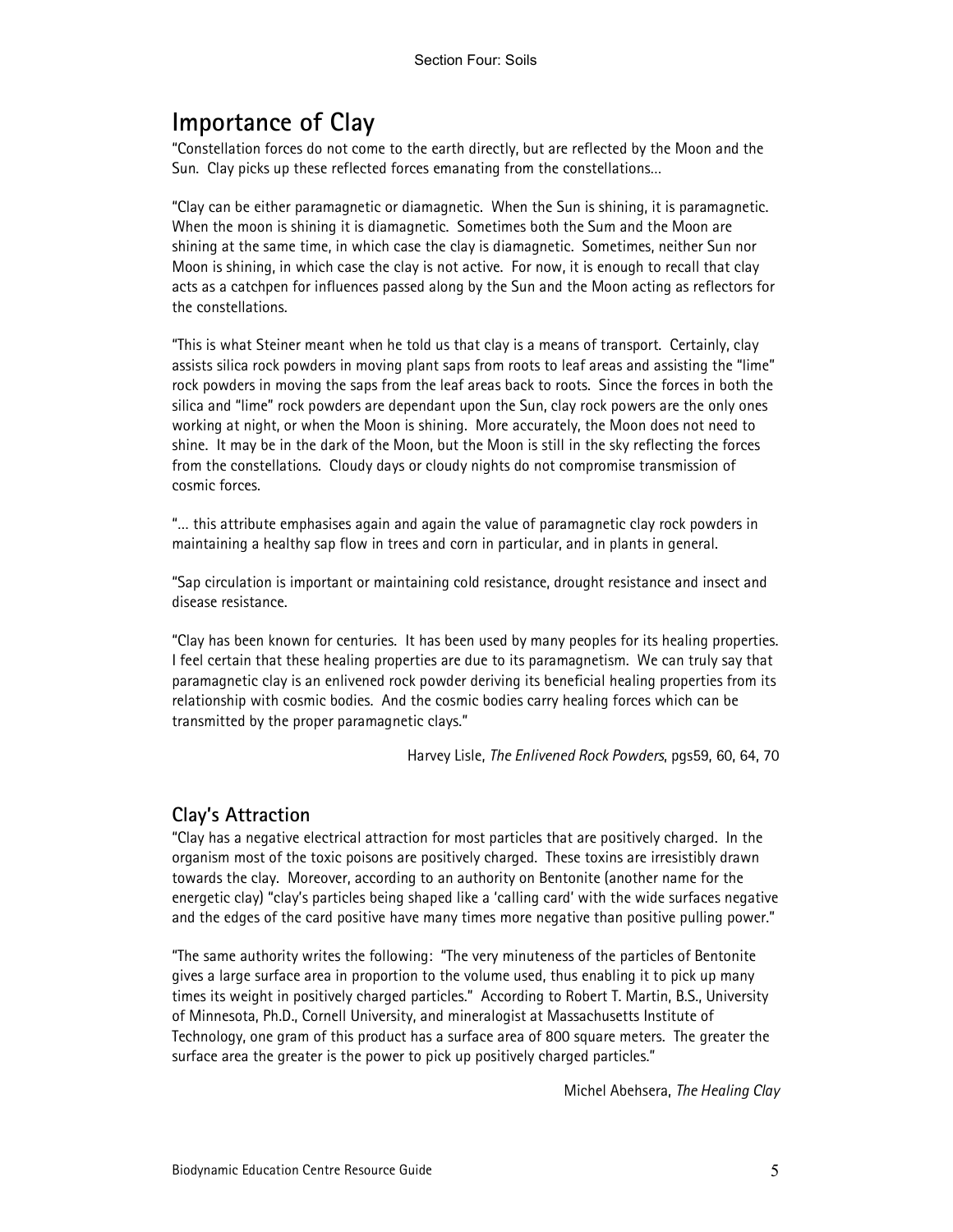# Use Clay to Improve Sandy Soils

#### Incorporation of Clay on Sandy Soils

"In my pursuit of a permanent soil fertility that can be maintained with fewer inputs, I have added clay (specifically, montmorillonite/bentonite types) directly to the soil in my greenhouses. I spread the clay layer on top of a layer of peat moss (for long-lasting organic matter) and till them in together. That practice was inspired by Michigan State research<sup>1</sup> which indicated impressive improvements in yield, moisture retention, and nutrient availability on sandy soils amended with montmorillonite clay. Montmorillonite has the highest cation exchange capacity (CEC) of all mineral soil components. Investigations of soils that suppress soil-borne plant diseases have found the common thread to be their content of montmorillonite clay. But, best of all, I like the idea of making a permanent addition to the soil, one that will effect a long-term improvement rather than a short-term stimulus.

"Adding clay to sandy soils was a common practice in Europe and, to a lesser extent, in the U.S. in centuries past. Henry Coleman, who investigated the practice thoroughly in his 1846 book, European Agriculture and Rural Economy, refers to the soil improvement by claying as being of a "substantial and permanent character." Coleman describe his visits to different farmers who were spreading clay at rates between 25 to 100 tons to the acre. Every one of them attested to the benefits of the practice in terms of higher yields and the higher quality of the produce. On one farm belonging to the Duke of Bedford, clay had been spread on a total of 420 acres. The common technique was to distribute the material on grassland or plowed fields in the fall, let it become well pulverized by winter freezes, and then incorporate it with a harrow in spring. Those spreading clay at the lighter rates noticed additional improvements if the application was repeated after 20 years time.

"Since I have a preference for correcting causes rather than treating the symptoms of a problem, I am very interested in permanently correcting the low initial fertility of my sandy soil by adding clay. I can justify the use of purchased montmorillonite (at 10 tons per acre) on my greenhouse soils because they are cropped intensively over a long season. But the cost would be prohibitive if I wanted to do my outdoor fields. The opportunity to spread clay on the outdoor fields came after we had dug an irrigation pond. When we were planning the pond, I knew I would have uses for the peatlike, muck soil from the top layer. I further assumed, and rightly so, that the gravely underlayer would be perfect for building farm roads. However, I was pleasantly surprised when huge piles of a rich, blue marine clay appeared from the deeper layers. I emulated the good Duke of Bedford, albeit on a much smaller scale, spreading it on my fields and leaving it over the winter before incorporation. The difference in crop yield and quality was apparent right from the start, especially with the onion family, which had never appreciated our sandy soil, and it looks like a permanent improvement."

Coleman, E., The New Organic Grower, Chelsea Green Publishing, White River Junction, VT 05001, pp116,117, 1995

 $\overline{a}$ 

<sup>1</sup> M.M. Mortland. A.E. Erickson and J.F. Davis, "Clay Amendments on Sand and Organic Soils," Michigan State University Quarterly Bulletin, 40:1 (1957), pp. 23-30. A more recent study confirms those results: Gerhard Reuter, "Improvement of Sandy Soils by Clay-Substrate Application," Applied Clay Science, vol 9 (1994), pp 107-20.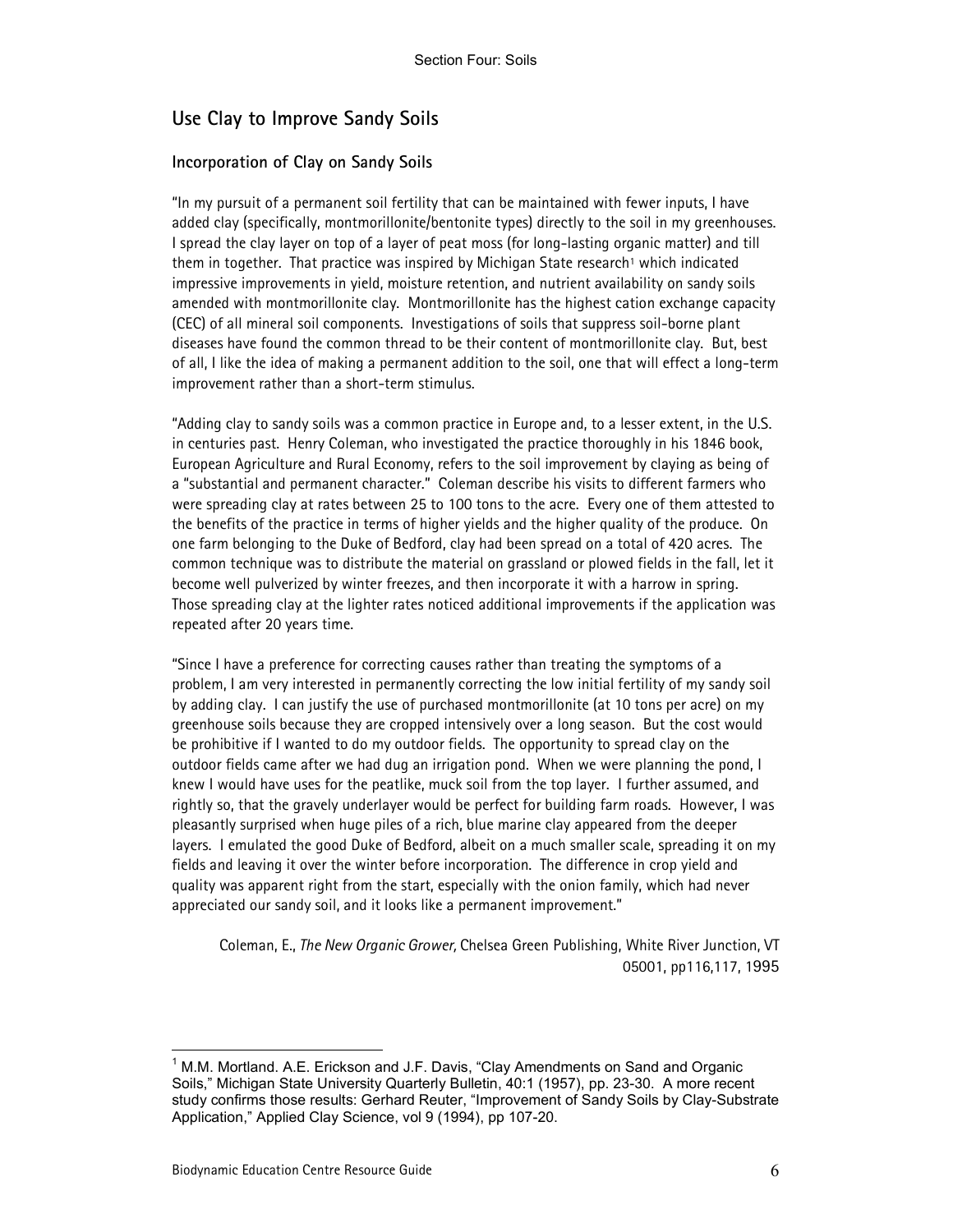# Using Montmorillonite Clay

"In order to enhance the decomposition process and the quality of the resulting compost, I incorporate 1 to 2 percent by weight of a montmorillonite-type clay with the forage crops in the windrow.

"Montmorillonite is an expanding-lattice clay that has been determine to have both biotic and abiotic effects in aiding the conversion of organic matter into stable humus.2 The resulting clay humus faction that develops is very beneficial to soil fertility and plant growth. Montmorillonite (also sol as Wyoming bentonite) is mined for numerous industrial and agricultural uses. I have obtained my supplies either through the livestock feed industry, where it is used as a binder for pelleted feeds, or directly from wholesalers."

Coleman, E., The New Organic Grower, Chelsea Green Publishing, White River Junction, VT 05001, p115, 1995

# Clay Spreading (Sandy Soils)

Incorporation of 100 tonnes/ha clay can increase water storage of the top 10cm leading to increased yield. This effect has been observed to last 30 years and is estimated to still be going strong after 100 years. Clay spreading also provides the extra benefits of:

- increasing soil pH
- decreasing nutrient leaching
- improving soil wetting for germination and emergence.

Sourced from http://www.bettersoils.com.au/fact\_sheets/fs\_4.htm

# Soil Organisms

### Conditions Required for Soil Organisms

Most soil organisms are very sensitive to changes in soil moisture and temperature. As the plant roots and the soil organisms consume air, a good air circulation within the soil is crucial for their development.

Soil organism activity is generally low when;

- soils are dry
- very wet
- or too hot.

Activity is highest;

 $\overline{a}$ 

- in warm soil
- moist soils
- when food (i.e. biomass) is available.

IFOAM Training Manual for Organic Agriculture in the Tropics, 2003, Complied by FiBL, ISBN 3-934055-25-7

 $2$  Some background on this topic can be found in P.M. Huang and M. Schnitzer, eds.,

<sup>&</sup>quot;Interactions of Soil Minerals with Natural Organics and Microbes," SSSA Special Pubn., No 17 (Madison, WI: Soil Science Society of America, 1986).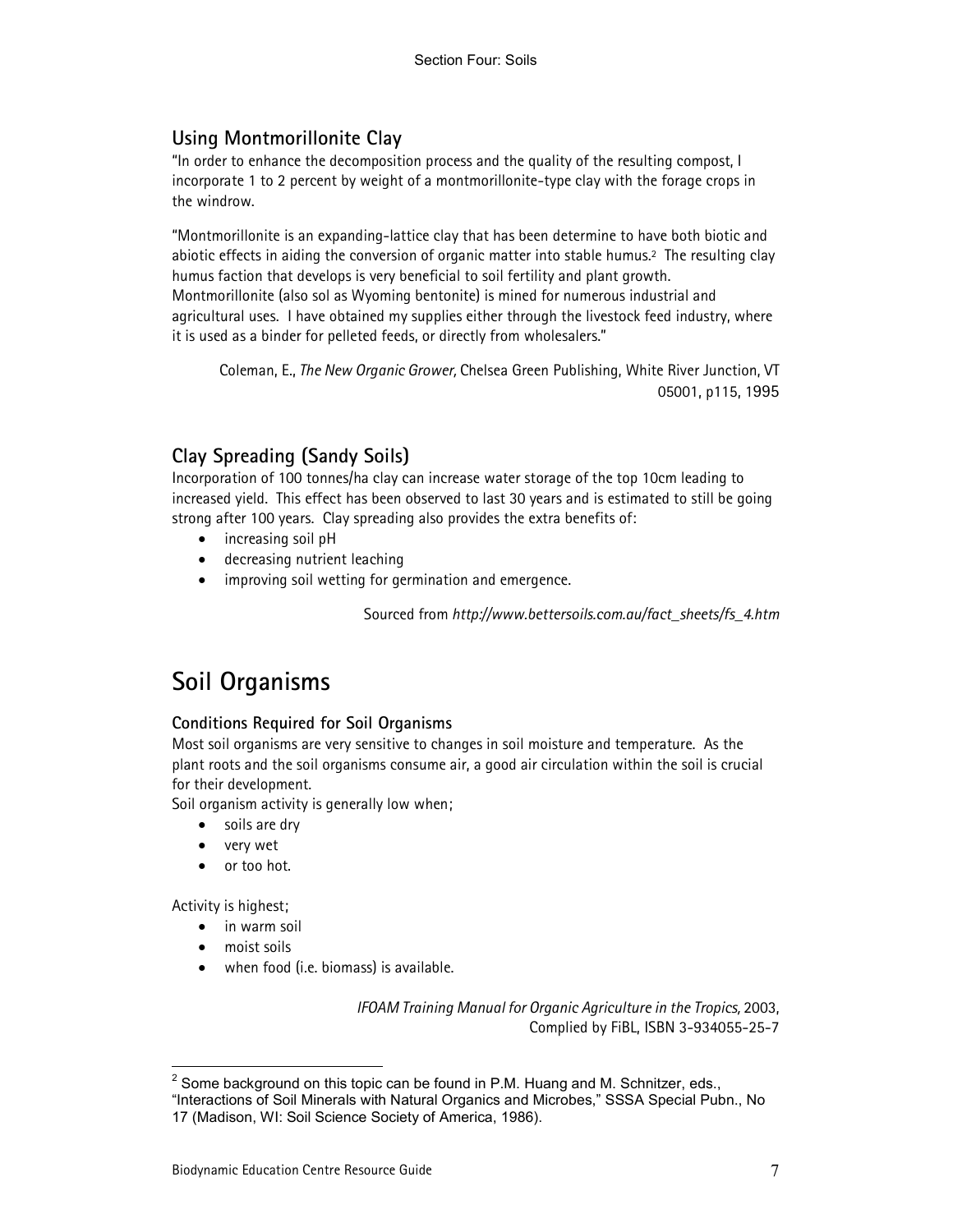# Importance of Soil Organisms

Soil organisms are important because they;

- help to decompose organic material and build up humus
- mingle organic matter with soil particles and thus help to build stable crumbs
- dig tunnels, which encourages deep rooting of plants and good aeration of the soil
- help to release nutrients from mineral particles
- control pest and disease organisms affecting the roots of crops
- improve soil structure
- fix nitrogen from the air
- improve water infiltration
- convert elements into a form able to be taken up by plants
- benefit some plants through symbiotic relationships between micro-organisms and plant roots.

# Soil Organisms

Soil micro-organisms are the key elements to the quality and fertility of soils but for us humans they do their work invisibly. The greater the variety of species and the higher their number, the greater is the natural fertility of the soil.

Soil organisms are just like any other living organism - they have similar requirements viz. food and habitat. Every time we add organic matter in the way of compost, green manure crops, mulch, etc., we are providing both of these essentials. The emphasis throughout this series of articles on the soil has been the importance of the 'health' of the plants, the animals and us as the end consumer. The regular and continuous addition of organic matter to the soil increases the diversity, population and activity of soil organisms. Our aim should be to ensure the conditions are suitable for these invaluable organisms, many of which are invisible to the naked eye.

Hunter BD Association, Biodiversity, Special Issue, 2003, pp 27, 28.

# Benefits of Soil Organisms

- fragmenting organic residues
- decomposing organic matter
- cycling nutrients
- mineralising nutrients
- storing nutrients
- improving nutrient availability
- assisting in the formation of soil aggregates and pore spaces
- improving soil structure
- stabilizing the soil
- some have symbiotic relationships with plant roots
- some regular the populations of other soil organisms
- whilst some transmit diseases, some regulate disease
- some assist in breaking down pollutants
- some fix nitrogen from the atmosphere.

All soil organisms have their functions and what we as farmers and gardeners are aiming for is diversity in both species and numbers.

Sandra Norman, Sourced from Hunter Organics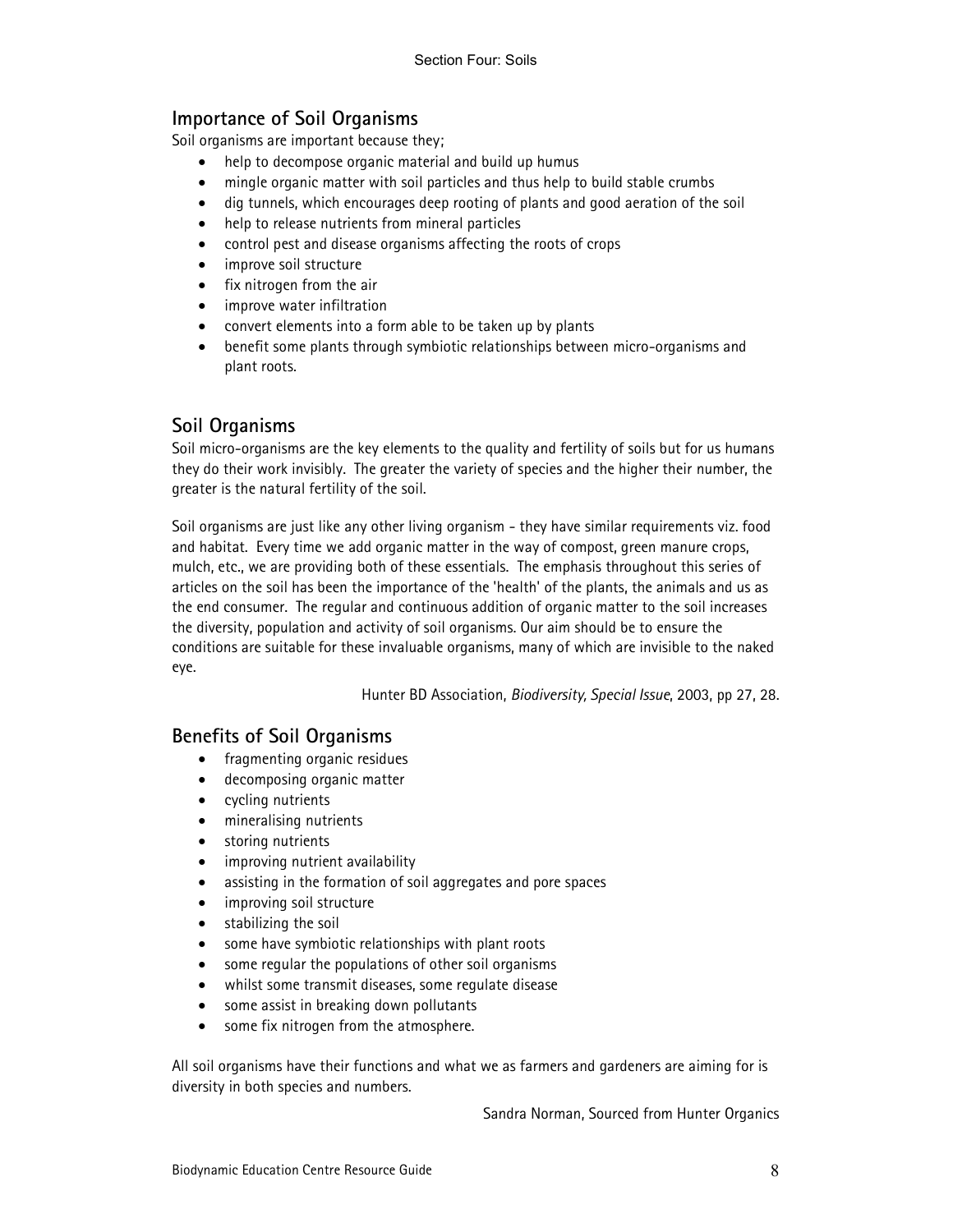### Macro Organisms or the Physical Decomposers

Earthworms: the 'king' of recyclers - the castings of the humble earthworm are rich humus, full of plant nutrients held in a stable form for plants to use. This type of humus encourages fine root hair to develop on plant roots, essential for the uptake of nutrients.

Millipedes: eggs laid in the soil - adults feed on plant material, breaking it down

Centipedes: feed on living animals such as insects and spiders

Ants: assist with the aeration and water infiltration through the tunnels left behind as they transport material to their nests

Termites and Slaters: some species not necessarily desirable near buildings, but they play an important role in decomposing dead wood - integral for the health of the 'bush'. The soil is opened up as they transport material to their nests

Spiders: useful for pest control - feed on insects and small invertebrates

Beetles: numerous varieties - some feed on fungal spores; others feed on insects, snails, etc; others feed on decaying vegetable matter

Springtails: feed on fungi, decomposing plants

Nematodes: not all nematodes eat plant roots - some feed on other organisms such as fungi, bacteria, algae, other nematodes, etc.

Mites: some feed on plant matter whilst others ingest nematodes, fly larvae, other mites, etc.

### Micro Organisms or the Chemical Decomposers

Bacteria: tiny, single celled organisms feeding on organic matter with the nutrients that are released available for plants; other types of bacteria feed on other soil life, particularly fungi; some bacteria can also fix atmospheric nitrogen

Actinomycetes: usually more active in the later stages of decomposition as they are able to break down the more difficult parts of organic matter. Some produce chemical substances (antibiotics) that kill nearby organisms including parasitic fungi. Other actinomycetes have a symbiotic relationship with some plant species (e.g. Casuarina sp.) forming nitrogen nodules on the roots.

Protozoa: Includes springtails, beetles, ants, spiders, mites, centipedes, millipedes, scorpions and termites. These shred large pieces of organic matter – increasing the surface area which in turn stimulates bacteria, speeding up decomposition; mix the soil; create 'tunnels' as they burrow, improving soil structure; are predators of other soil organisms; keeping populations under control; stimulate the growth of fungi.

Fungi: most fungi live on dead organic matter and are present in high numbers during the final stages of decomposition. Soil structure is improved - they produce humus and as well as bind soil particles together. Some fungi are parasitic and feed from living plants. Fungi form symbiotic relationships with the roots of some types of plants – this relationship increases the surface area in the root zones for the uptake of nutrients; improves soil structure by physically binding soil particles into aggregates; food for other soil organisms; reduce leaching of nutrients from the root zone of plants.

Continued over page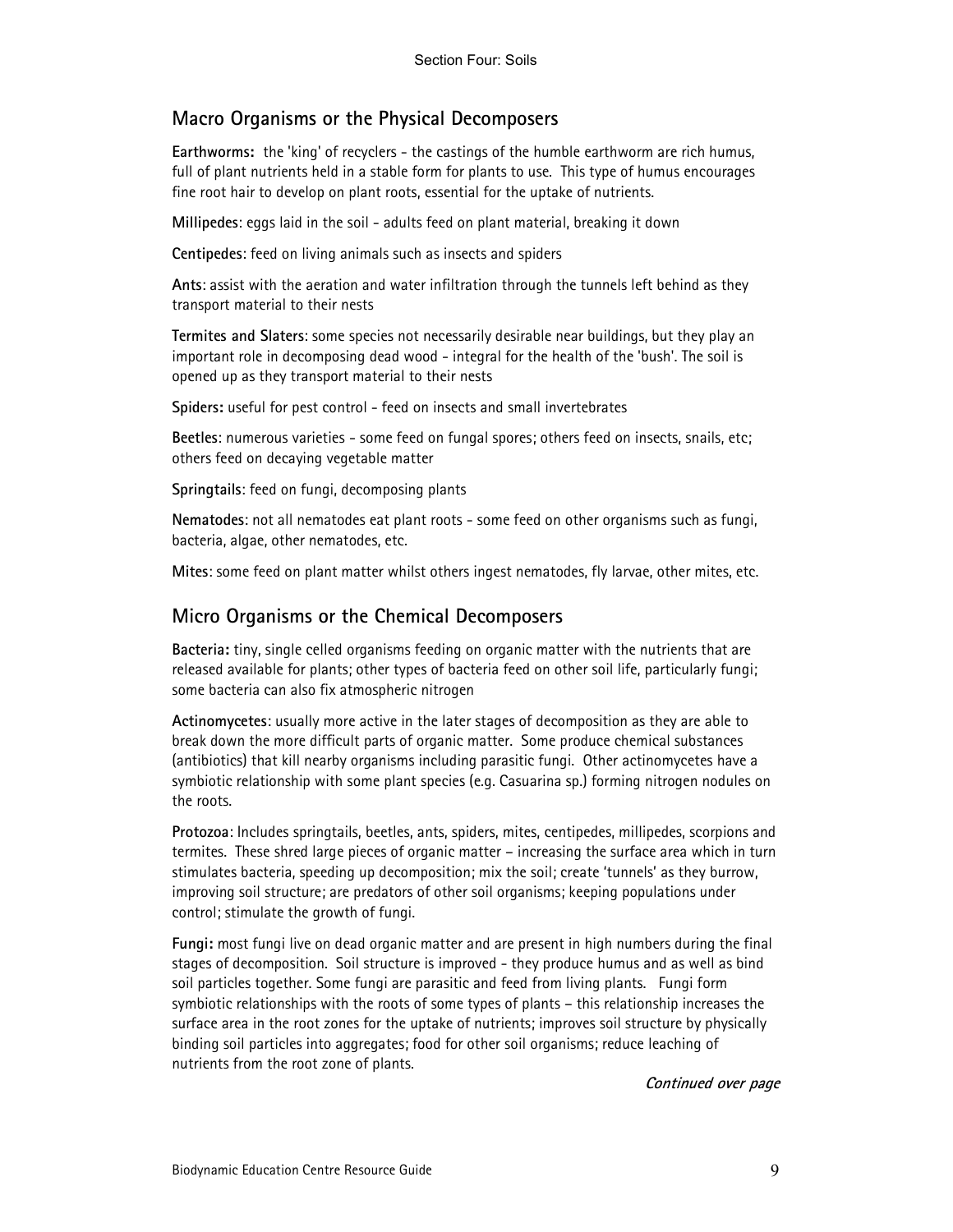Algae: tiny plants, some fix atmospheric nitrogen. Increase soil organic matter levels; fix atmospheric nitrogen – require sunlight and moisture – are generally near the surface.

It may appear that some of these organisms are consuming what could be viewed as 'beneficials', however it is the overall balance of the food chain that is relevant and a well managed organic garden should readily achieve this natural balance.

# Mycorrhiza - A Beneficial Fungus

Mycorrhizae live in association (symbiosis) with plant roots. Both the plant and the fungus profit from the association; the plant gets nutrients collected by the fungus and the fungus receives assimilates ('food') from the plant in exchange. Mycorrhizae are present in all types of soils, but not all crops can get into a symbiosis with the fungus.

Mycorrhizae fungi have several functions, which are of high interest to the farmer:

- They enlarge the rooting zone of plants and can enter into small pores
- They dissolve nutrients such as phosphorus from mineral particles and can carry them to the plant
- They make soil aggregates more stable thus improving the soil structure
- They preserve moisture and improve the water supply to plants.

Mycorrhizae formation depends on the soil conditions, the crops that are grown and the management practices:

- Soil tillage and burning of biomass drastically harm the mycorrhizae
- High nutrient levels (especially phosphorus) and chemical pesticides suppress the symbiosis
- Mixed cropping, crop rotation and the cultivation of perennial plants encourage mycorrhiza
- Practice mulching to stabilise soil temperature and moisture.

# VAM Fungi and Their Role in Agriculture

From a thesis on The Ecology of Fungi in Contrasting Australian Systems, Megan Helen Ryan, Dr. of Philosophy, Australian National University, 1998, (overview by Cheryl Kemp).

Vesicular-arbuscular mycorrhizas (VAM) are formed by fungi in the order of Glomales (Zygomycotina). VAM fungi produce a diffuse network of hyphae in the soil, which is connected to internal hyphae in the cortex of the host root. The external hyphae absorb nutrients from the soil and these are transported into hyphae in the root and absorbed by the host plant. In return, the VAM fungi have access to carbon compounds photosynthesised by the host plant: the primary energy source for the fungi. VAM colonization may lead to significant increases in host plant growth, due to the fungi increasing Phosphorus (P) uptake by the plants. Phosphorus is required by plants in relatively high amounts, but often occurs in soils in low concentrations and in insoluble forms not accessible to plants. VAM fungi can extend past the depletion zones around the roots, and absorb P and transport it to the plants faster than P can move through the soil solution. Overall, the presence of VAM fungi substantially increases the volume of soil from which a host plant can access P.

Continued over page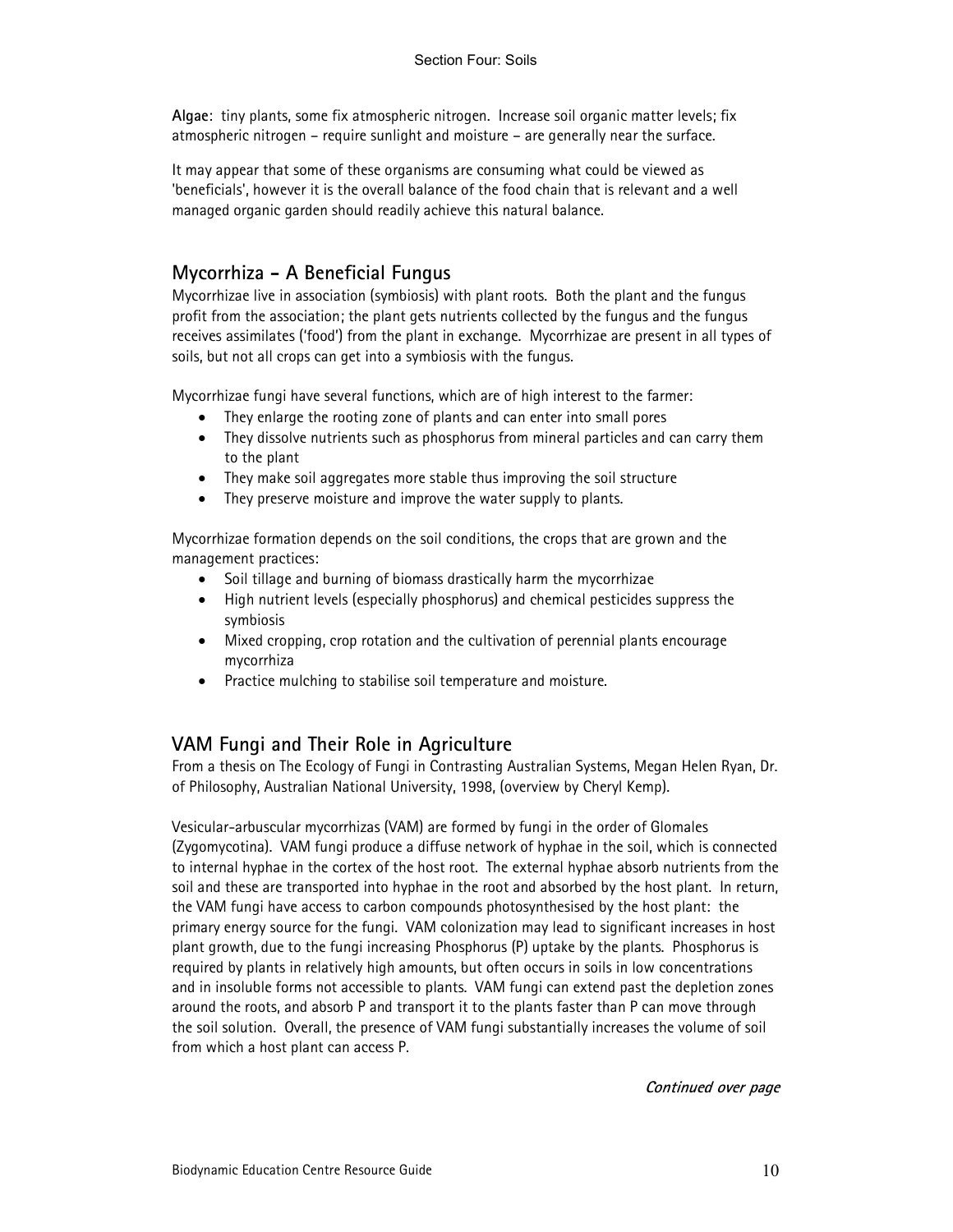If P is applied to the soil, the proportion of root length colonized and number of spores produced generally decreases. High P values and low light levels also greatly reduce VAM colonisation. VAM hyphae are also thought to colonise and connect roots of different species and may enhance recycling of nutrients within a plant community and reduce nutrient leaching, by transferring nutrients from dying plants, to neighbouring plants.

In natural systems, VAM fungus' primary benefit to the plants is protection against pathogens.

They may also be an important food source for many soil organisms and contribute to the maintenance of soil structure through assisting the formation and stabilisation of soil aggregates.

Grasses with fine roots and long root hairs, gain little benefit from VAM fungi, but legumes, with thicker roots and fewer root hairs exhibit a larger growth response to VAM colonisation. The high P requirement for nodulation in legumes may also increase dependency on VAM fungi.

Some plants have marked increase in growth due to VAM fungi, such as cotton, and VAM fungi colonise many major crop and pasture species including wheat, barley, sunflowers, linseed, peas, clover and medics. Some crops are non-mycorrhizal including lupins, crucifers and canola, and rye grass may not react positively to colonisation to VAM fungi.

This part of being able to manipulate the amount of VAM fungi is important to the alternative farmer, as some crops need a rotation to clear VAM fungi out before growing another crop, such as tobacco and soybeans which need a low P level to have high RVA levels.

Fescue (Festuca arundinacea) is a host to the endophytic fungus Acremonium coenophialum, which produces metabolites toxic to VAM fungi. It is possible that VAM populations could be manipulated with fescue varieties which are either susceptible or non-susceptible to the endophyte. Inclusion of non-VAM brassicas (e.g. canola) in rotations could also be used to reduce VAM inoculum potential of soil, and inclusion of highly colonised legumes as crops or pasture components could be used to increase VAM inoculum potential.

Other factors which affect VAM levels are long fallows, when levels of VAM colonisation become much lower, and this is responsible for reduced growth of crops. Addition of soluble P reduces VAM colonisation and the influence of fungicides and herbicides was listed as variable.

The author feels that the contribution of VAM fungi to agricultural systems may not be reflected in short term crop yields. By influencing nutrient cycles, contributing to the maintenance of soil structure, providing energy (hyphae) to the soil ecosystem and through interacting with pathogens, VAM fungi may contribute to the long term sustainability of agricultural systems. Their presence may be vital if functional low-input agricultural systems are to be developed.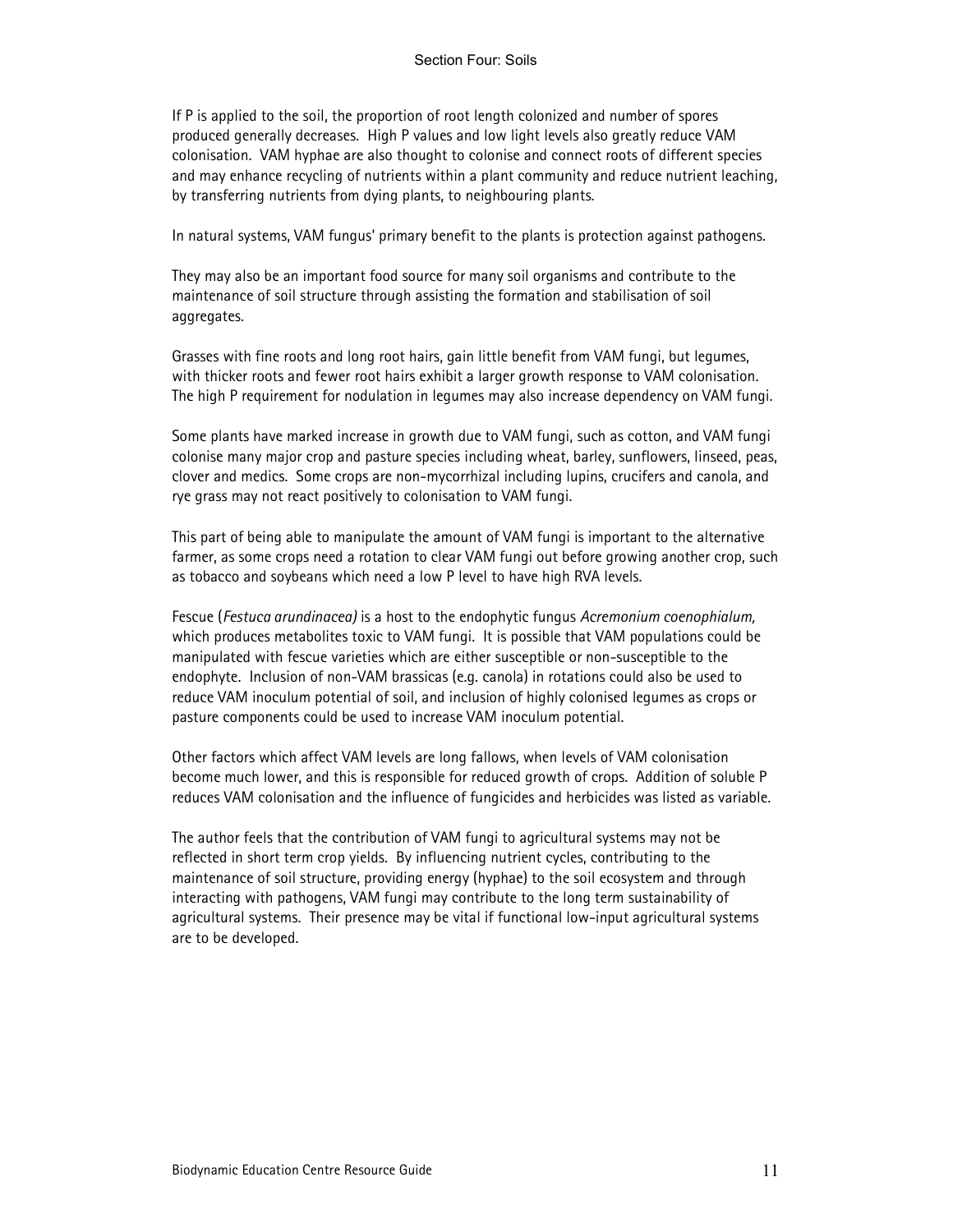# Earthworms

The Earthworm - an invaluable helper

Break-down organic matter and minerals; mix the soil by taking organic matter further down the soil profile and bringing soil from deeper in the soil profile to the surface; improve soil structure in a number or ways; aerate the soil; improve water infiltration and retention; improve drainage of the soil; bind soil particles into aggregates. Also worm casts (excrement) are a form of soil aggregate.

Benefits of earthworms;

- sign of a fertile soil
- they accelerate the decomposition of biomass
- remove dead plant material from the soil surface
- they mix organic and mineral soil particles
- build stable crumbs
- help improve the soil structure
- their excrements contain 5x more nitrogen, 7x more phosphate, 11x more potash and 2x more magnesia and calcium than normal earth
- their tunnels promote infiltration and drainage of rainwater
- thus prevent soil erosion and water logging.

# Good Soil Husbandry

Practices of good soil husbandry include:

- retaining organic matter
- appropriate cultivation
- good crop rotations
- using deep rooting and nitrogen-fixing plant species
- protecting the surface
- avoiding compaction by machinery and animals
- regular use of the biodynamic preparations
- maintaining pH
- preventing soil erosion
- maintaining good soil aeration.

IFOAM Training Manual for Organic Agriculture in the Tropics, 2003, Complied by FiBL, ISBN 3-934055-25-7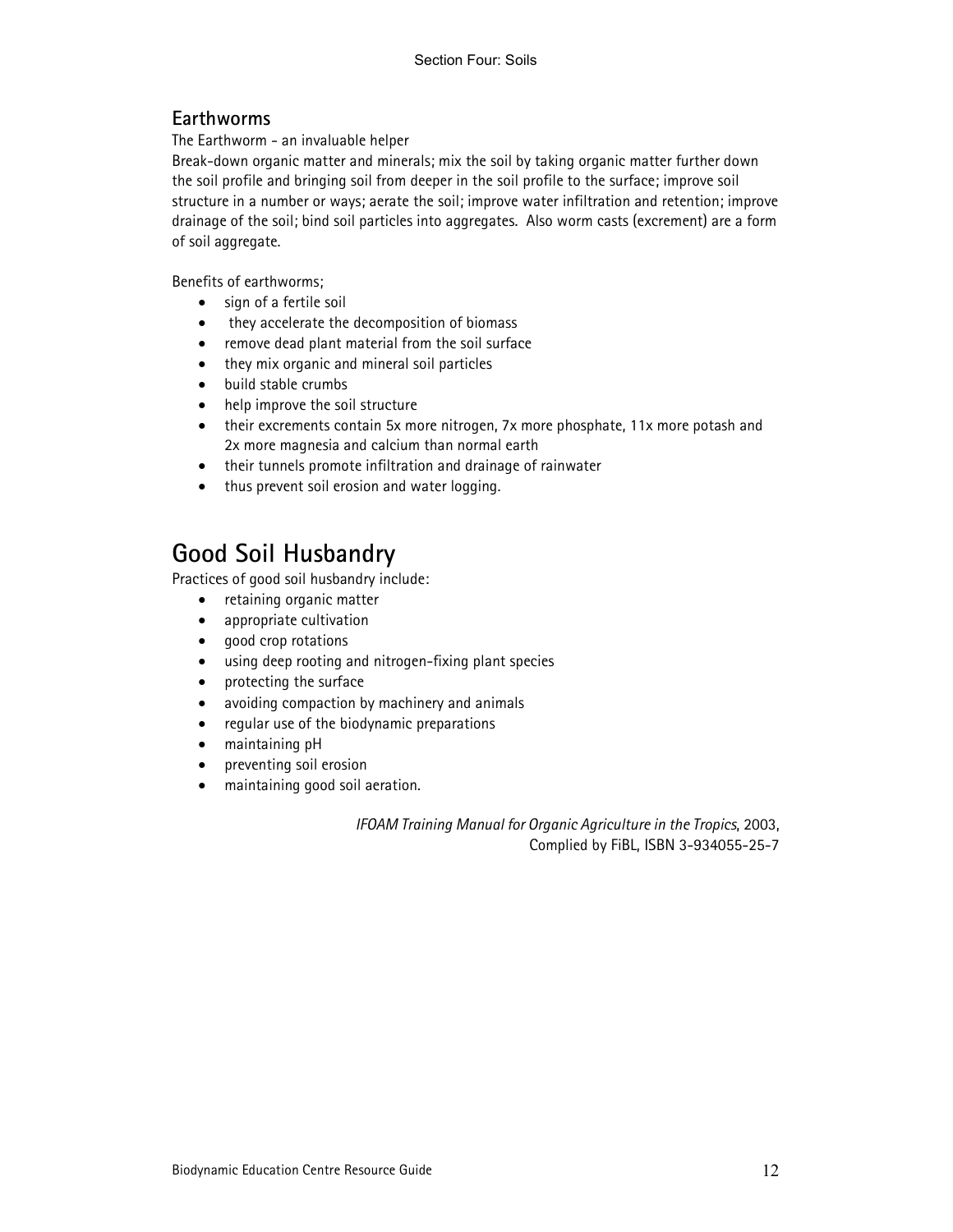# Soil Conditions

### Indicator Species for Soil Conditions

Perceptive observation and ongoing monitoring can be a powerful tool for making management decisions when looking at managing or modifying existing pastures. Species present can be useful indicators.

| Feature                              | <b>Indicator Species</b>                                                                                           |
|--------------------------------------|--------------------------------------------------------------------------------------------------------------------|
| Acid soils                           | Natural timber type e.g., Peppermint, Ironbark,<br>She oak                                                         |
| Low soil fertility                   | Sorrel, Wire grass                                                                                                 |
| High soil fertility                  | Barley grass, variegated thistle.                                                                                  |
| Wet and waterlogged areas            | Rushes, Yorkshire fog                                                                                              |
| Saline areas                         | Couch, Sea barley grass. Loss of some species<br>(e.g., White clover, Cocksfoot).                                  |
| Heavy grazing/set stocking           | Yorkshire fog, Tussocky poa                                                                                        |
| Overgrazing and destabilised pasture | Loss of perennial species. Poor ground cover in<br>the summer. Invasion by annual weeds, e.g.,<br>thistles, Vulpia |
| Low soil fertility                   | Sorrel, Wire grass                                                                                                 |

Reference: Ecology for Organic Farmers NSW Agriculture.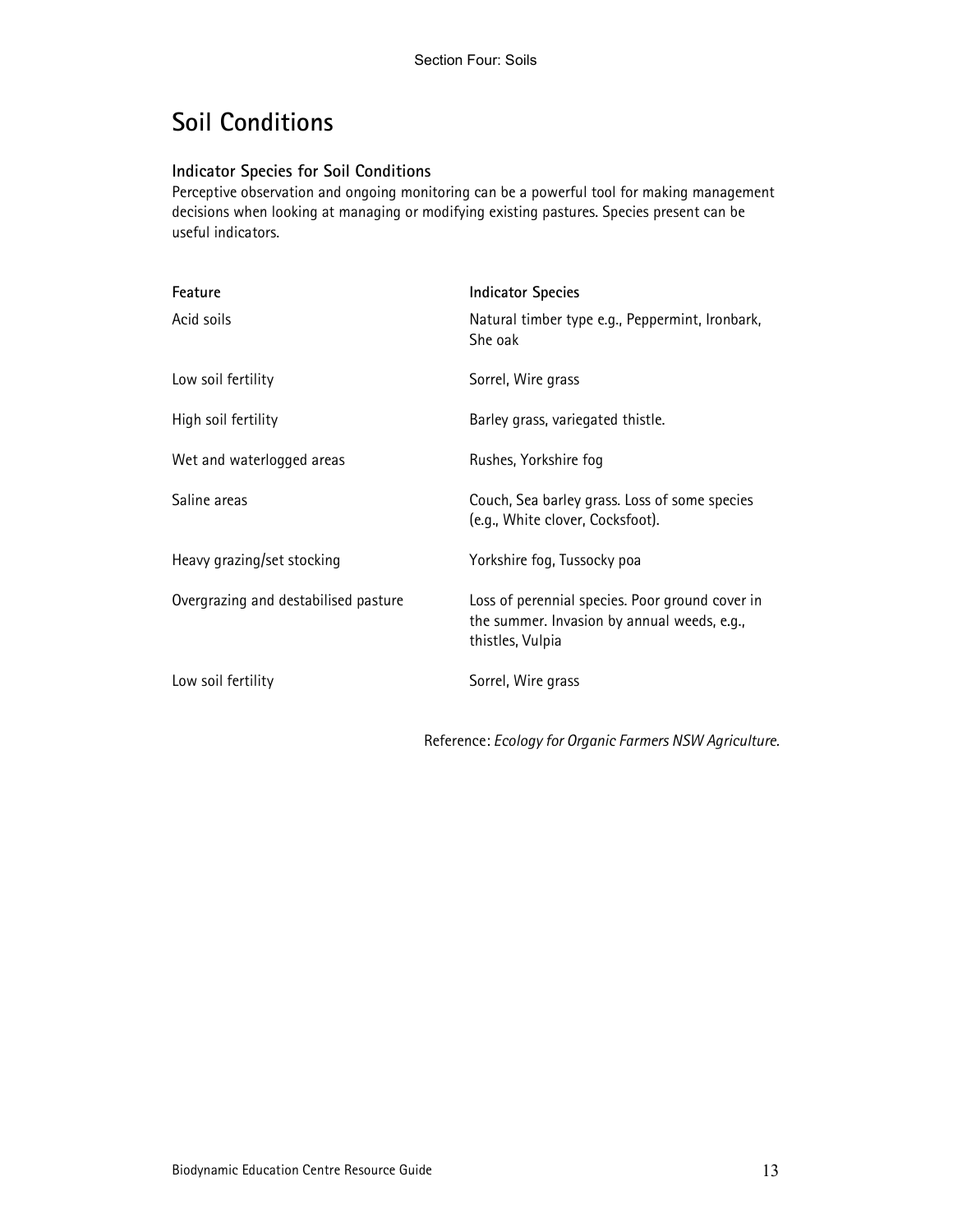# Soil Structure

The most highly structured soils are generally formed where clays with high calcium levels and low sodium levels are present; high levels of sesquioxides (as indicated by the presence of free iron and aluminium oxides); and/or high organic matter and soil fauna activity (particularly critical for lighter-textured soils). These attributes become more common in soils as the parent material becomes increasingly mafic in character (but not ultramafic). Soils with good structure, at least in surface units, are commonly formed from parent materials of mafic to intermediate composition (e.g. basalts and andesites) while more weakly-structured soils are typically formed over the more siliceous parent materials (e.g. granites and sandstones).

Soil structure is formed through plant roots and their associated bacterial life as they move and bind soil particles together. Clay is a cohesive agent that also helps to bind soil together. Weather changes such as wetting, drying and freezing also help in forming soil structure through shrinking and cracking of the soil but improvements can only be sustained in the presence of good plant root formation.

Soil structure is very important for plant growth because:

- $\blacksquare$  it affects the movement of air
- $\blacksquare$  it affects the amount of and availability of water
- its strength affects the movement of roots, seedlings and worms
- **E** it affects nutrient retention
- it affects the movement of heat in soil
- it determines how readily the soil will be eroded
- $\blacksquare$  it determines how easily the soil can be cultivated.

Features of soils with good structure are that they remain unchanged in crumbs (loose peds) and are not sticky when wet and do not form large clods or hard crusted surfaces when dry.

#### An Ideal Soil Structure

"In good soils, the individual particles of sand, clay and silt will naturally group together into larger units called granules or aggregates. This process is necessary to a good soil, since it promotes aeration and water drainage. And the success of soil in forming these aggregates is called its structure or crumb structure. Sandy soils will have poor structure, since sand is too coarse to form aggregates, while a heavy clay soil compacts when wet, inhibiting plant growth.

"An ideal structure is one which contains large pore spaces to aid drainage, percolation of the air and penetration of roots, yet at the same time provides clusters of small pores capable of retaining an adequate reserve of soil moisture for plant growth.

"Soils which have been chemically treated with little or no addition of organic matter will gradually lose structure, necessitating increased fertilisation, cultivation, and irrigation, and will be more prone to erosion, with wind and water carrying away valuable topsoil. A strongly structured soil, on the other hand, is able to retain its crumbly texture even after repeated cultivations, and has the strength to resist compaction. It will show quicker recovery after drought or a prolonged wet spell."

Gita Henderson, Harvests, NZ BD Association, Vol 58, No. 1, p4, 2005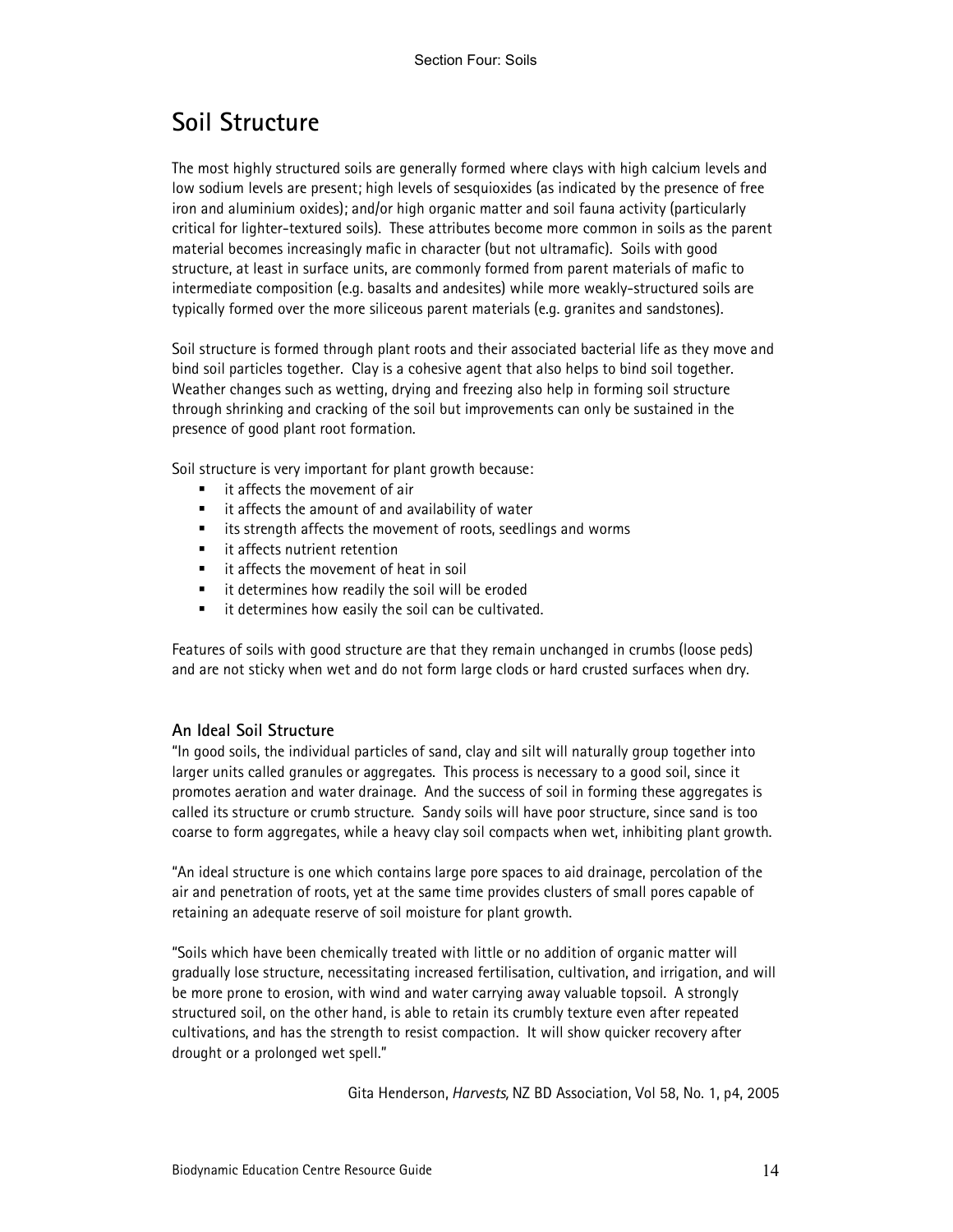# Humus Increases the Water Holding Capacity of Soils

# Water-Holding Capacity Increase for One Hectare for Varying Levels of Humus Increase

\*Using the guidelines ratio, which has been established for additional water retention the following gains can be expected.

| Humus Increase | Increase Volume of Water Retained / ha (to 30 cm) (OC% x<br>4,000,000kg x 4) |
|----------------|------------------------------------------------------------------------------|
| 0.5%           | 80,000 litres (average 2004 levels)                                          |
| $1\%$          | 160,000 litres                                                               |
| 2%             | 320,000                                                                      |
| 3%             | 480,000 litres                                                               |
| 4%             | 640,000 litres                                                               |
| 5%             | 800,000 litres                                                               |

\*The Clarence Valley catchment has an area of 2,300,000 ha, a 0.5% increase in humus (organic carbon) would therefore store an additional 184,000,000,000 litres of water following an adequate rainfall event.

Glenn Davis Morris, Faculty of Rural Management, The National University of Sydney, July 2004 author of Sustaining National Water Supplies by Understanding the Dynamic Capacity that Humus has to Increase Soil-water Storage Capacity, a dissertation completed in a holistic style which reflects the wider knowledge base necessary for study into sustainable agriculture, and was submitted in partial fulfillment of the requirement for the degree of Master of Sustainable Agriculture. Extract from Acres Australia, Vol 15, No.2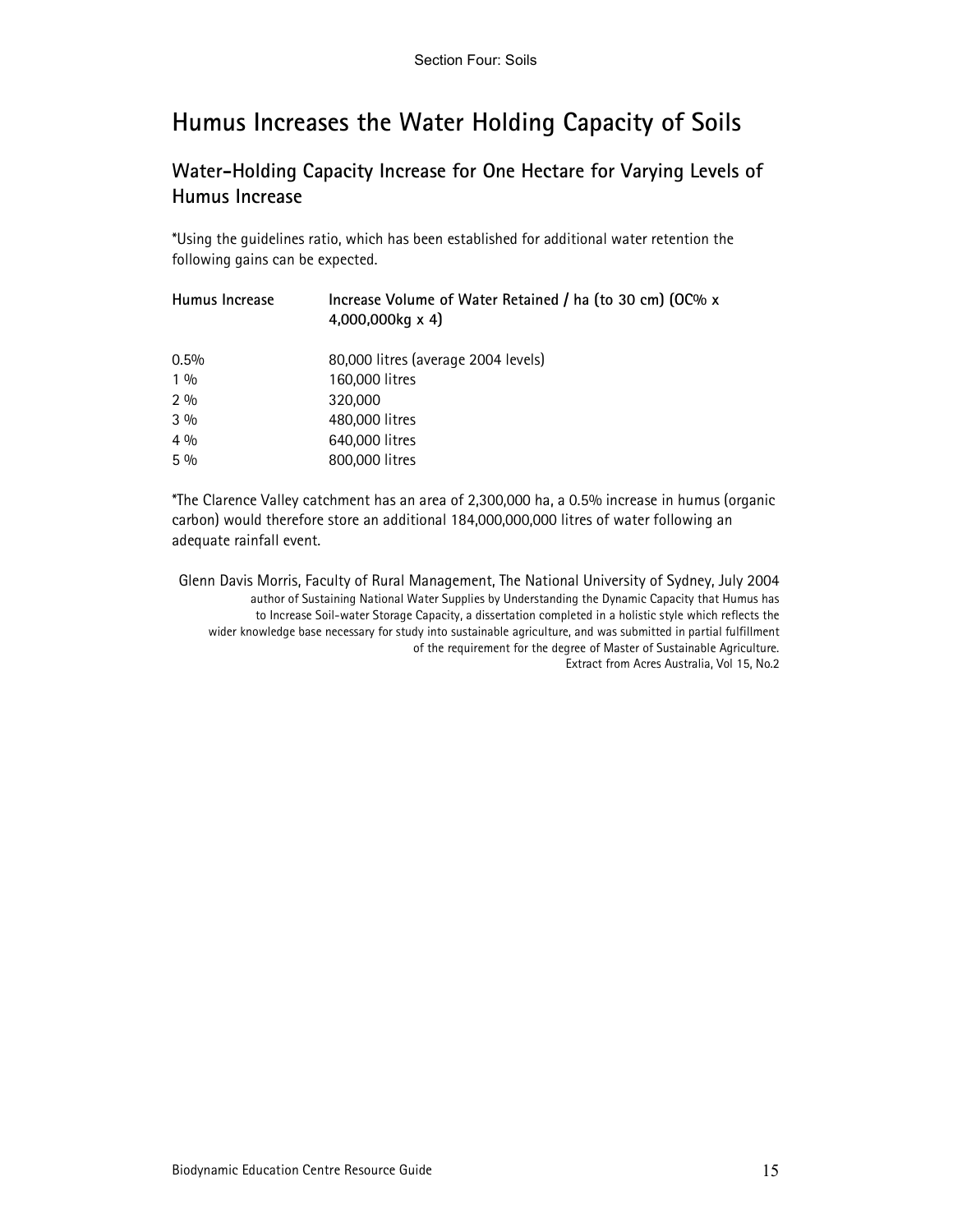# Soil Colour

Colour changes and texture are often enough for experienced people to understand much about how that particular soil was formed and how it will behave. The colour of the soil often tells you a lot about its fertility. Light-coloured soils are mostly low in nutrients while dark-coloured soil often indicates a high level of organic matter and also a higher nutrient level and water holding capacity.

# Soil Cultivation

### Aim of Soil Tillage

The aim of tillage is 'biological enhancement', i.e. to improve the balance of decomposition and synthesis or of humification and mineralisation, and enhance productivity. It serves to improve the physical texture of the soil, stimulate the whole range of biological and chemical processes and create the conditions of good tilth. In the final instance it is the biological activity of the soil that determines soil structure and its permanence and resistance to unfavourable influences such as heavy precipitation, the weight of machinery, and so on.

Tillage stimulates microbial activity and therefore humus decomposition and also causes temporary loss of soil structure as the natural soil stratification is destroyed. At the same time the chaos created in a previously well ordered system offers potential for heat, light, air and cosmic forces to intervene and establish new conditions.

Many soil organisms will be destroyed by deep turning and the mixing of the levels, but rapidly multiply again when conditions are favourable. Activity in fact will be higher than prior to ploughing.

Tillage should be as infrequent as possible.

Elementals; BD Tasmania, p8, No.80, Dec 2005

# To Dig or Not to Dig?

A well structured soil is one that contains rubbly particles of various sizes which are loosely held together, with many air pockets, which will break up easily into natural portions. Imagine a cake baked with baking powder – it has many air pockets and it crumbles easily. Now imagine a cake which you forgot to add the baking powder – hard, solid, no air pockets. Unfortunately many soils are like this. If your soil is like this, it will be necessary to break it up initially so that air can penetrate, plant roots can move freely, and excess water can drain away.

The best tool is a fine tyned garden fork. If your soil is solid and compacted you will unfortunately need to bash it about fairly vigorously the first time. As its structure improves with 500 use and the addition of compost or organic matter, you need to be progressively more and more gentle. If your soil is well structured already, cultivation can be kept to a minimum, and a much more gentle touch is required with the fork. Sometimes you can just gently turn a piece of soil over and it will break up enough – any more vigour can easily destroy the delicate structure. Sense into it and work with care!

Continued over page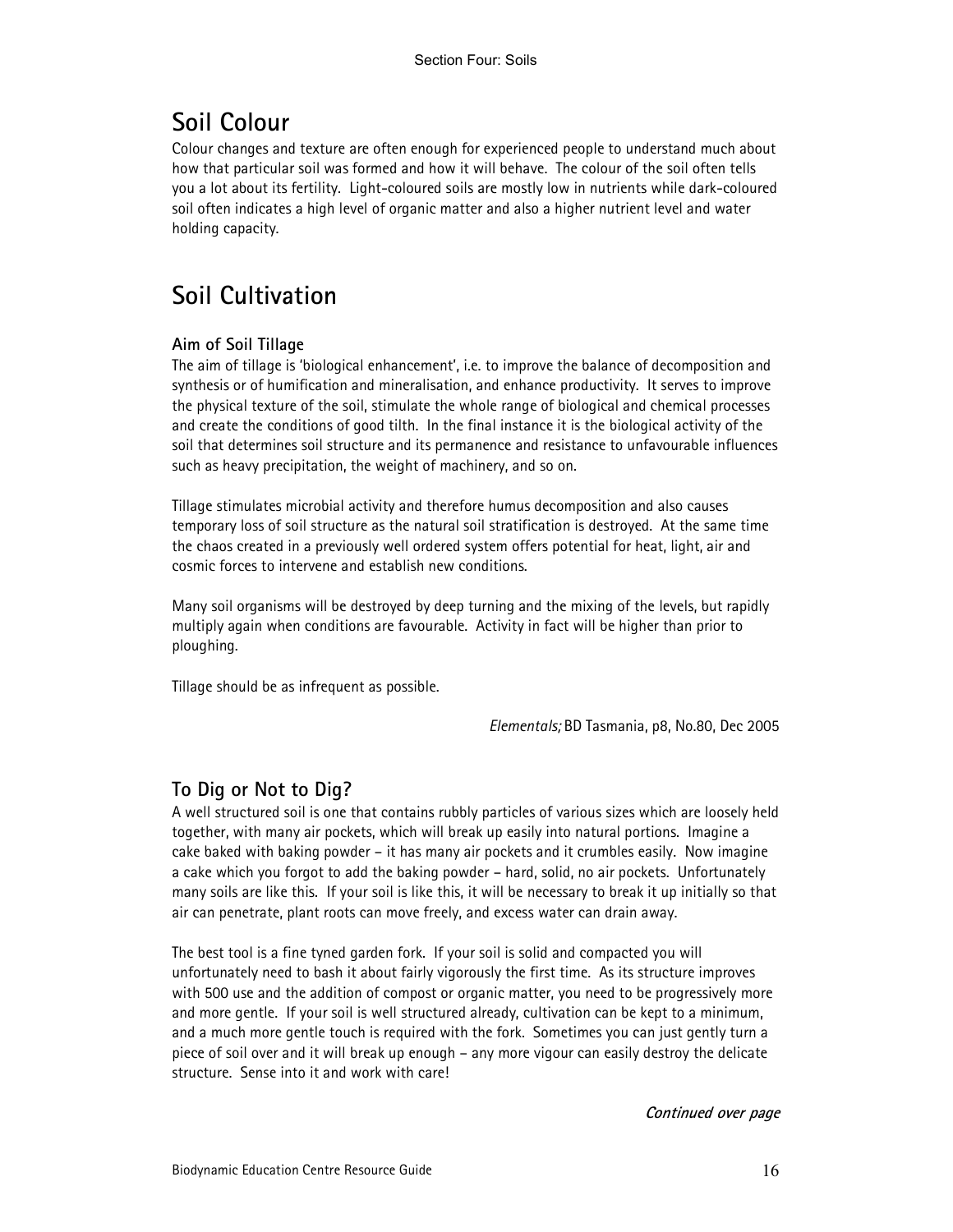Some people feel that inversion is bad, damaging biological activity by burying the top active layer deeper down. This may be true for soils that have been too heavily mulched, where all the activity is confined to the surface mulch and where air penetration into the soil is hampered, resulting in poor structure and less activity underneath. But in a healthy, well structured soil, aeration and biological activity go well down, and inverting the top layer does no harm whatsoever only aiding soil fertility and structure. The best way to incorporate compost into the soil is to spread it on the surface and turn it under with a fork.

#### Benefits of Hoeing

"Shallow working the soil surface – not deeper than three centimetres breaks up the hard crust and air can enter the soil, allowing it to breathe and encouraging the transformation of substance. Oxygen in the soil enables the micro-organisms to breakdown organic matter so that nutrients become available to developing plants. Maria Thus describes atmospheric nitrogen entering the soil after hoeing and being fixed by bacteria, which has a 'light manuring effect'.

"Each hoeing action has an effect on the interplay between the soil and the atmosphere above, creating chaos in which cosmic forces can become active. We use this knowledge to directly influence crop growth. The biodynamic planting calendar gives specific times, widely known as root, leaf, flower and fruit days, for hoeing particular crops, during which favourable cosmic influences stimulate the part of the plant we want to benefit from later – the root of the carrot and the leaf of the lettuce, for example, or the blossoms of the rose. These favourable times occur approximately every nine days.

"Hoeing also significantly reduces water evaporation from the ground. The capillary tubes which form as the soil settles, bringing moisture to the surface, are broken up. Regular hoeing creates a so-called dust mulch, a shallow, loose, dry soil cover which protects the underlying soil in a similar way a regular mulch material does."

> The Star and Farrow, BD Association, U.K., Summer 2005, The Art of Hoeing, Claudia Weis

### Cultivating the Soil

By Terry Forman

Cultivating the soil is a process of applying force to it. Whether it be done by a garden fork, spade plough or harrow it is still the same process. But we use a different implement depending on just what effect we wish to achieve.

Every soil has a certain organised arrangement of its various constituents. The degree of organisation and the types and relative amounts of the constituents, give that soil its particular structure. If we were to compare the soil to a brick wall we could say that the peds in the soil are like the bricks in the wall, and the humus/clay colloids which bind the peds together. The bonding between the peds is not as strong as that within the peds, because within the peds the larger sand and silt particles act like rock aggregate does in concrete, conferring greater strength.

Continued over page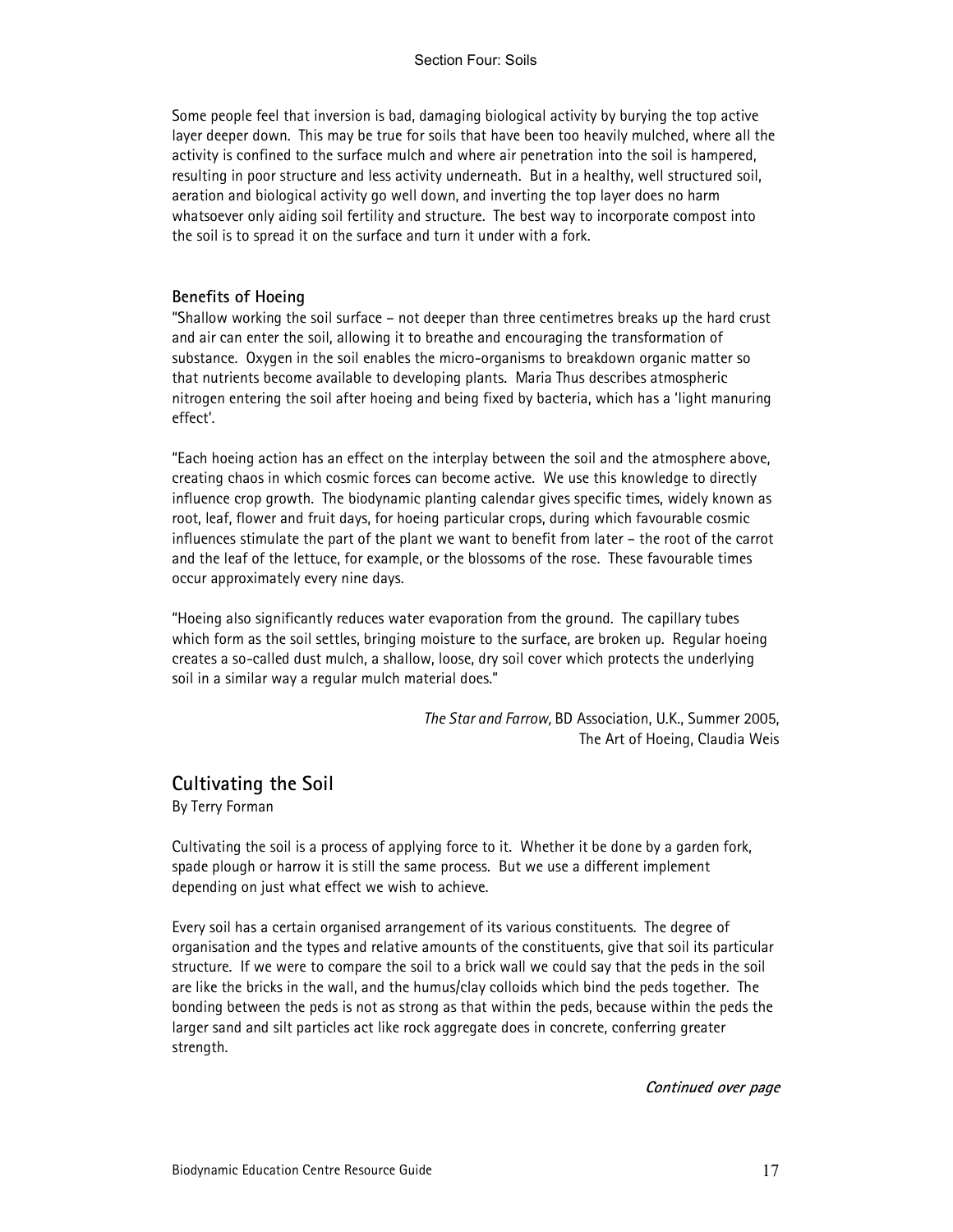When we apply a force to the soil it radiates out through the weaker parts, that is into all the joints between the peds. The soil then changes from being massive to being friable, i.e. we can now shape it and work it with less force. The joints between the peds are also the places where the water, air, root hairs and micro-organisms will move. These things are of course within the peds also but their movement is far more restricted. What is within the peds, the soil is holding as insurance against difficult times.

If we were to apply a steady force to a brick wall it will usually give way at the mortar joints – unless there is not enough lime in the mortar and it is too hard. However if we just smash at it many of the bricks will also break and the resulting rubble will not be much use for anything except fill. Similarly if we cut the wall into slabs, with a masonry saw, we are left with big heavy pieces of wall that would be very difficult to put together again and any resulting wall would have much less strength.

Cultivating or smashing a brick wall is like cultivating a soil when it is too wet or too dry respectively. The soil would not come apart in a way that allows it to be readily rebuilt. It would finish up as either hard heavy clods (cultivating too wet) or dust (cultivating too dry).

By carefully taking apart a brick wall, the bricks can be used over and over. By carefully cultivating a soil, the peds can be used over and over and the insurance kept in place. Each time the humus/clay binding material on the surface of the peds is exposed then the soil's fertility is able to be harvested. It is the humus/clay colloid which is the storehouse for the nutrients and the water in the soil, and it is the proper working of the limestone principle in the soil that allows this humus/clay colloid to be formed and to be able to constantly renew itself. It represents the life of the soil and all of the activity of micro-organisms, plant roots, worms and so on, leads towards this as a kind of dark flowering within the earth.

So, cultivating, if done correctly, in its successive stages, with the correct implements and always trying to keep the peds intact, is a means of using physical force to direct the harvesting and re-growing of fertility in a way that supports human life and the life of the soil.

Obviously there are some soils, which by their nature should only be cultivated very lightly, if at all and some which can be regularly cultivated. We can also see that the addition of manures and composts, the use of green manures and pasture phases in rotations, must be used to compensate for the cultivation and to give the soil the extra life it will need for rebuilding. If we just add nutrients in chemical form, the peds themselves will soon start to break apart and the insurance will begin to be used up.

It is not difficult to imagine that when you are applying the '500' to the soil, whether onto cultivation or pasture ground, its living forces radiate out through the soil in a similar way and along the same pathways that the physical forces do when we use fork or plough, and that the two can work together hand in hand. When we are using the '500' I think we are really using a very new form of cultivation. We are actually cultivating with life itself and this is why we see the improvement in the feel and the structure of the soil that we do.

Newsleaf, No. 34, Cultivating the Soil, Terry Forman, Pgs 6 & 7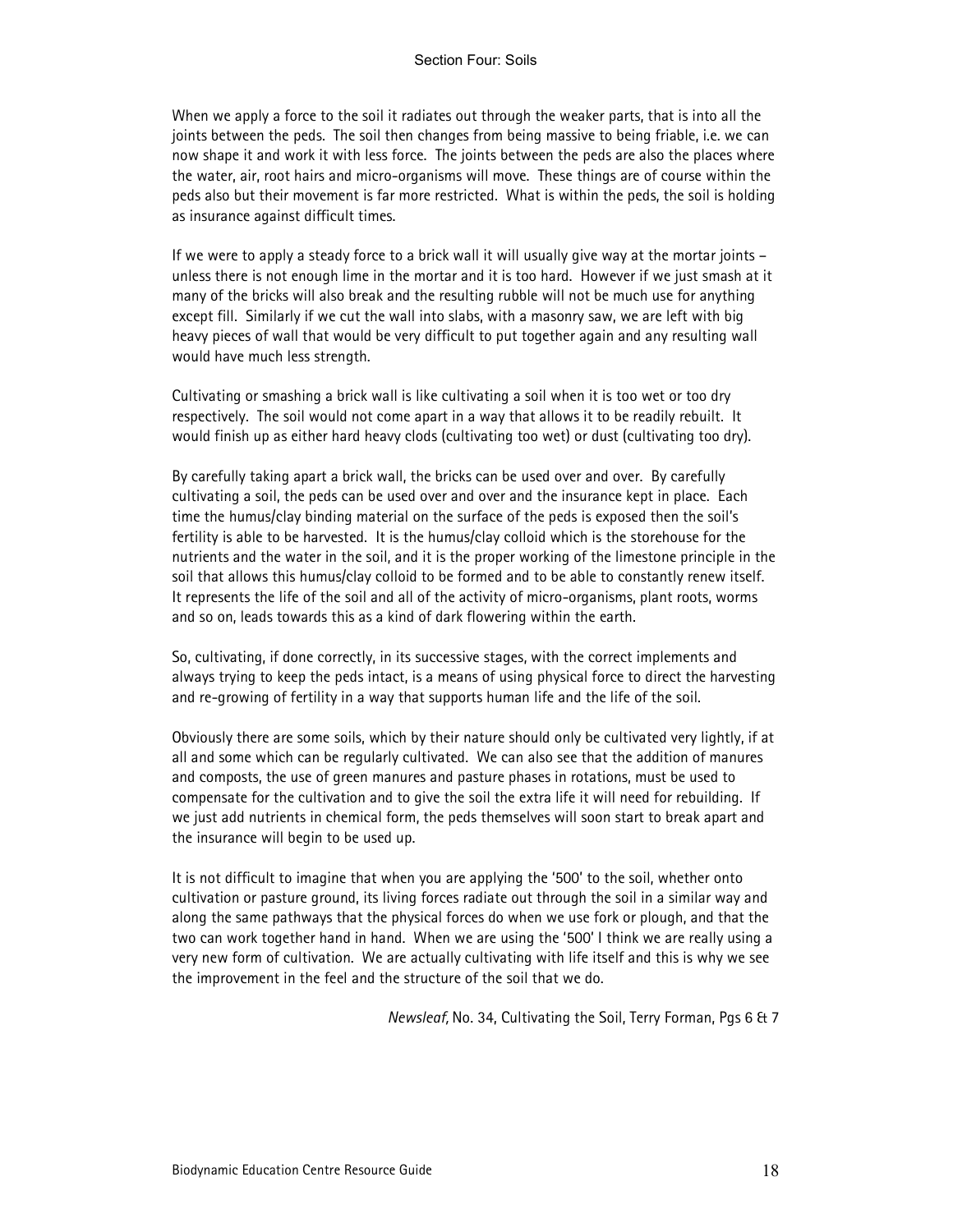# Biodynamic Soil Cultivation

The following article on soil cultivation is applicable to both farming and gardening situations, although the type of implements used will differ.

"Considering all the pros and cons, we may find the truth and the proper practice by investigating the question: why and when does plowing do harm? In olden times a kind of 'plow' was used with no damage to the soil at all. Soils treated with this 'plow' maintained their fertility for thousands of years, as was the case in Egypt, where in fact, this 'plow' is still in use on old-fashioned farms today. It is a wedge-shaped, primitive instrument which does not turn the soil but only breaks the crust and hardpan (if there is one), and stirs up the soil. Trouble started only when this plow was replaced by the iron or steel implement with the moldboard, eg with the invention of the plow which 'turns' the soil. But even the turning plow can be handled in a comparatively harmless way. The problem became serious only when farmers forgot that plowing is an 'art', that there are definite and limited conditions under which soil should be plowed at all. The tractor too, became a tempter to wrong practices with its great power reserve which allows a very deep plowing.

"Harm is done to the soil when the live layer on the surface is turned under to a depth where no life is possible and when the subsoil and dead lower layers are brought to the surface where they require years before the microbe and earthworm life can restore proper humus. The humus turned under will bring about an acid decomposition, forming a solid dead layer, eventually like a kind of peat moss. This all hinders the root development of cultivated plants. The improper plowing of too wet a soil gradually forms a hardpan impenetrable by air, water or roots, thus increasing the acidity etc. Also it may turn up big lumps which will lie in the ground for years.

"The live layer of the soil is at best from four centimeters down to about ten to fifteen centimeters in a well-aerated soil. The material within this layer is interchangeable without loss or destruction of the life. A disking of this layer is good; also turning within the layer will do no harm. In other words, as long as the plow remains within the live layer and is otherwise handled according to right moisture conditions, not too wet and not too dry, avoiding hardpan, lumps or crust, it will do no harm."

"This proper handling of the plow according to the life conditions and structure of the soil is the 'art of plowing'. Farmers possessing this art do no harm to the soil, according to the observation of the writer. Their soil crumbles nicely, does not form a hardpan, in some instances the fields look as if harrowed rather than plowed. The problem is that for many plowmen this is a lost art. We need to learn how to do the right thing at the proper time and place, even how to handle the plow without doing damage."

"Ploughing: Never plough a soil when it is too wet. When the clay sticks to the plough share and the bottom of the furrow gets that slick, glossy look, beware, the result will be lumps and hardpan.

"Never plough into the subsoil. Don't plough too deep. Only as much soil as will fall apart easily as it dries on the surface without lumping or caking should be ploughed or turned. The heavier and the more moist a soil, the less deep you should plough. I believe in well maintained organic soils ploughing can be reduced to a minimum."

Pfeiffer, E., *Biodynamic Farming and Gardening*, Mercury Press, USA, Vol 1, 2, & 3, 1983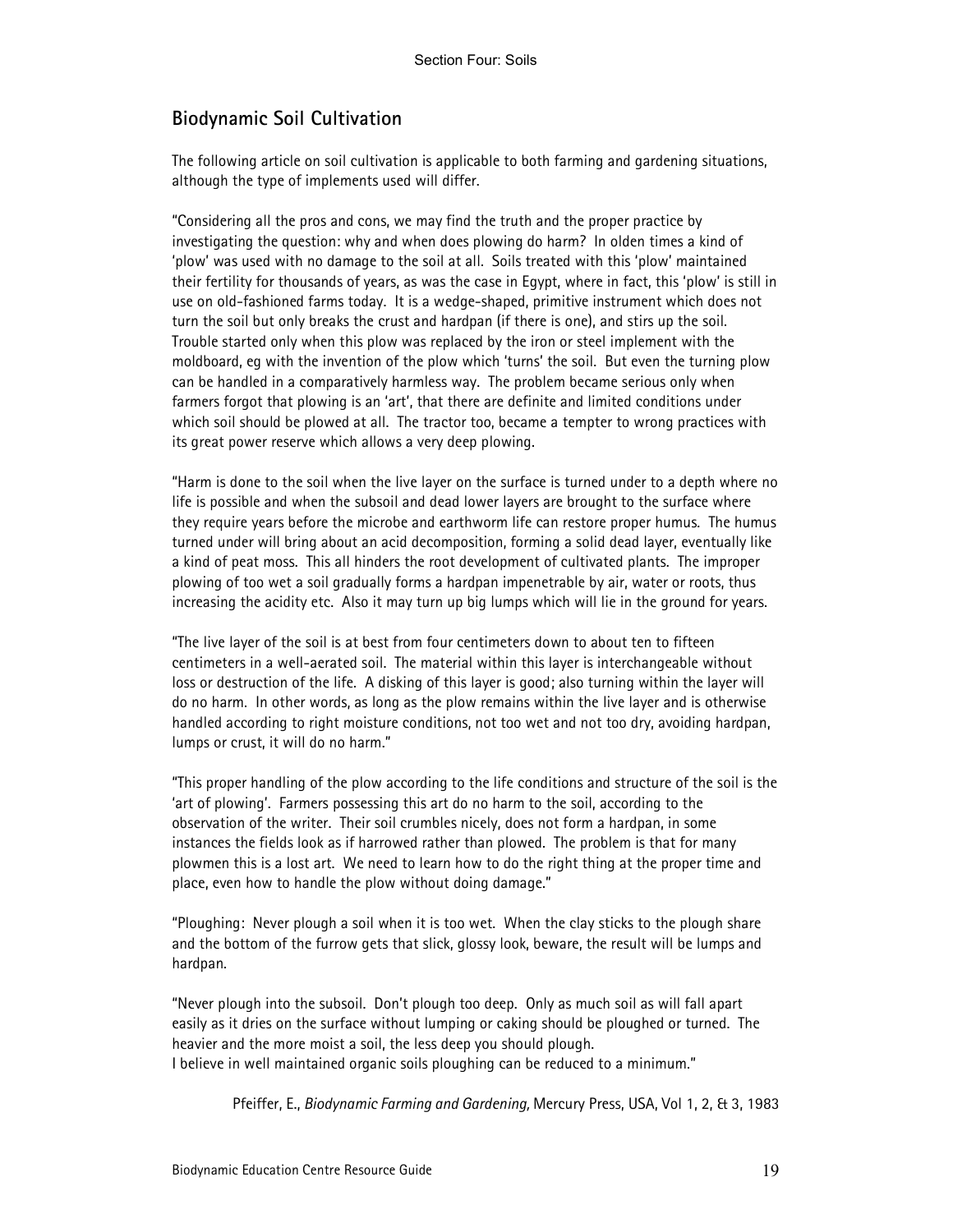### Soils and Cultivation

by Sandra Norman

"When doing any sort of cultivation, at any stage of growing plants, we need to be conscious of the structure and the soil life and use implements and methods that do not destroy the critical components of the soil.

"Throughout this series of articles on the soil, cultivation has been mentioned frequently. So what exactly do we mean by cultivation? The general understanding of the word 'cultivation', in terms of the soil, is the preparation of the soil for gardening or growing crops with some form of cultivation implement. However, this is in fact the tillage of the soil. The terms tillage and cultivation are often used synonymously. However, cultivation encompasses a much broader concept than simply tillage. It includes the initial soil preparation, including tillage, inputs of fertilizers, compost etc, planting, weeding, right through to the time of harvesting.

"Why do we till/cultivate the soil and what are our aims? Our aim always is to have a wellstructured soil with a variety of aggregates, including both size and shape, and a variety of pore spaces for air and water. A well-structured soil will allow water to infiltrate, drain readily whilst at the same time holding enough water for both the plants and the soil micro life, as well as providing a medium that allows seeds to germinate and roots to penetrate easily. Whenever we cultivate the soil, we need to be very mindful that we do not damage the structure or destroy the soil microorganisms.

"More specifically, we cultivate the soil for a variety of reasons as follows:

#### Soil Preparation

"Before we begin to plant anything, the soil needs to be suitably prepared. The initial task is the cultivation/tillage of the ground with some sort of implement. The choice of this implement is very important, as some implements can be very damaging to the soil structure. A tined implement is generally more suitable as it will not turn the soil over too much. The soil micro life is usually in the top 10/15cm and if we turn this top part of the soil under and bury it, the soil life is severely affected. Minimum cultivation is becoming increasingly popular. Our Australian soils are very fragile and the traditional European cultivation practices adopted by the early settlers are now seen as not being suitable for our soils. There are however, many instances when deep cultivation is necessary. For example, if the soil is severely compacted then deep ripping is often necessary. If something like a single tine ripper is used, the soil is broken up deep down without turning the topsoil under. This creates spaces for air and water and loosens the soil generally for the roots to penetrate. A broadfork will also do the same thing for smaller areas.

"Soil preparation also includes adding organic matter, rock dusts, compost etc to the soil. The digging in or slashing of green manure crops is also done at this stage, adding valuable organic matter, which builds up the soil organisms and the fertility of the soil. This should all be done well in advance of anticipated planting time to enable the soil microorganisms to do their work, decomposing and building up the soil fertility.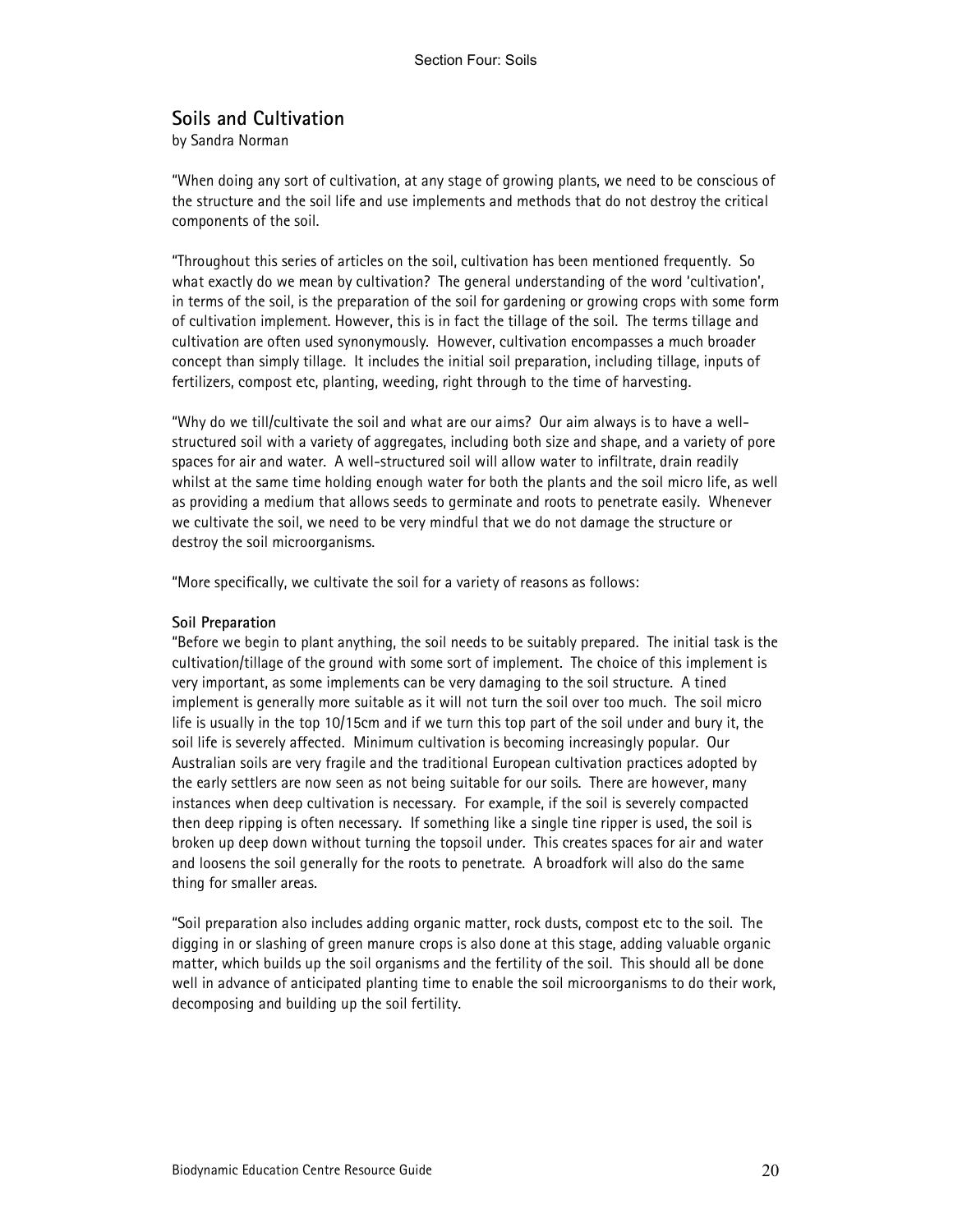#### Weed Control

"The removal of unwanted plants (weeds) can be achieved with cultivation. They can be removed completely (usually some handwork is necessary to do this) or they can be disturbed and left to lie on the surface of the soil. Small annual weeds can be cut just below the soil surface and also left on the surface. This works particularly well on a hot dry day. Disturbing the soil also enables the seed bank in the soil to spring into life and germinate, so follow-up cultivation will be necessary. This is a good way of preparing a weed free bed.

#### Aeration and Soil Moisture

"When we cultivate the soil with a suitable implement, we are creating spaces for both air and water, both essential for plant roots and other soil organisms. Soil that is left bare with no mulch or plant cover is at risk of having an impenetrable crust form on the top when it rains. This crust stops the oxygen from the atmosphere entering the soil, severely affecting both the plants and the soil organisms. This crust needs to be disturbed.

"Do not cultivate the soil if it is either too dry or too wet. If too dry, then when the soil is cultivated, the soil particles can be shattered and it can turn to 'talcum powder', losing its structure. At the other end of the soil moisture spectrum, if too wet the structure can also be destroyed by creating large clods as well as compacting the soil by walking or driving machinery on the soil. A compacted soil has very few (if any) pore spaces for either air or water and the fine feeder roots of plants have great difficulty penetrating such a soil. The soil needs to have some moisture but not too much. Experience is the best guide.

#### Pest Control

"Cultivating is a useful tool for pest control. Some of the soil-dwelling pests will be exposed to predators such as birds etc, whilst others will dehydrate when they are exposed to drying conditions. he life cycles of some pests can also be broken if their food source is disturbed or removed.

#### **Implements**

"There are many cultivating/tillage implements available. The size and type depends on the size of the area to be cultivated. Hand tools include:

- Mattocks and picks can be used to break up heavily compacted soils, loosen soil and cut through roots
- Shovels available with long or short handles (the long handle is better for the back assuming it is used correctly). Shovels invert the soil, turning under weeds or organic matter but can leave large clods
- Spades useful for edging garden beds, digging trenches, moving soil and other materials
- Garden forks these tined implements are very useful for breaking up, loosening and aerating the soil as well as mixing in compost etc. These tined implements are much 'kinder' to the soil organisms. Tined implements are the recommended choice for biodynamic gardeners and farmers
- Garden rakes used for breaking up the soil, leveling and creating a fine tilth. The tines break up the soil and the smooth metal bar levels the surface – a very useful tool
- Hoes there are various designs but they all are used to break up the surface crust and for weed control
- Broadfork very useful for loosening and aerating soil, particularly compacted soil.

Continued over page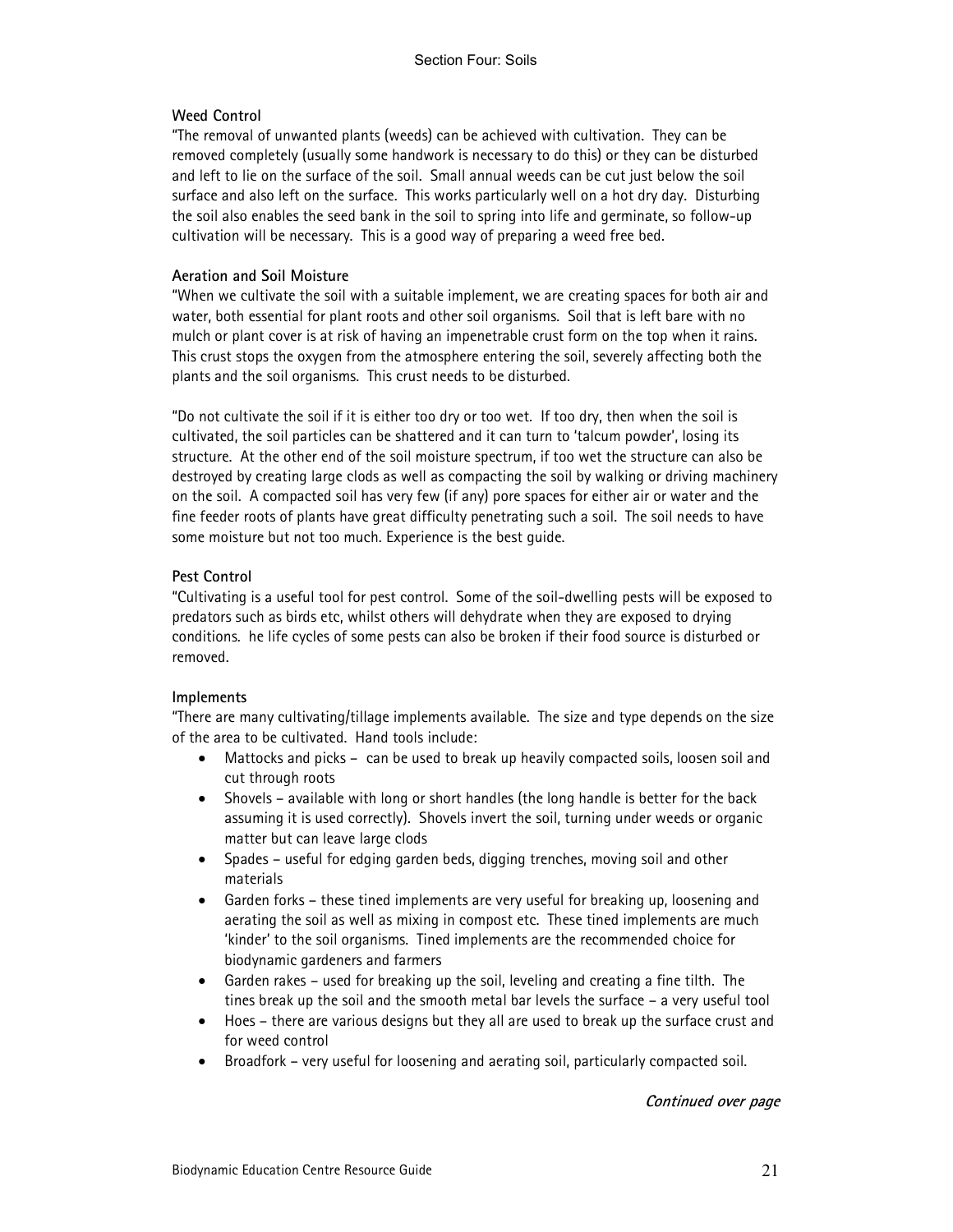"There is a range of tractor drawn implements that do the same functions as the hand tools.

"Initial soil preparation is always time and money well spent because the plants in a well prepared soil will have the best chance available to grow to their full potential, assuming adequate water is available and the soil is balanced. Continued cultivation throughout the life of the plant is also necessary.

"Plants grown in a properly prepared, well-structured and balanced soil will be healthy. A welltended garden or farm is evident even to the inexperienced casual observer.

"When doing any sort of cultivation (including tillage) at any stage of growing plants, we need to be conscious of the structure and the soil life and use implements and methods that do not destroy either of these critical components of the soil."

Hunter Organics, Summer 2004 pp 14 & 15

### Soil Cultivation

"Poorly managed tillage can cause these problems, as well as fossil fuel and harm crop growth. Mistakes include using the worn tool or using the right tool at the right time, too often, in the wrong way, in the wrong place or at an improper orientation to field slope.

"You make the difference by selecting the right tool and using it wisely. Occasional tillage – even moldboard plowing dome properly – can actually decrease erosion by increasing moisture infiltration rates.

"Cover crops, compost, manure and other organic matter incorporated into biologically active soil bring measurable changes. Properly managed, additional organic matter can increase infiltration and water-holding capacity, thereby reducing erosion potential.

"A cultivation pass before a rain shower will have less impact where the soil has greater tilth and soaks up more rain. The same tool used the same way across the road on 'tighter' soil will create channels and probably lead to more erosive water movement.

"A controlled traffic field plan (running equipment wheels in the same row middles season to season), using deep-rooted rotation crops and staying out of the field in wet conditions help to minimise compaction."

Bowman. G, Steel in the Field, A Farmer's Guide to Weed Management Tools, Sustainable Agricultural Network, 1997.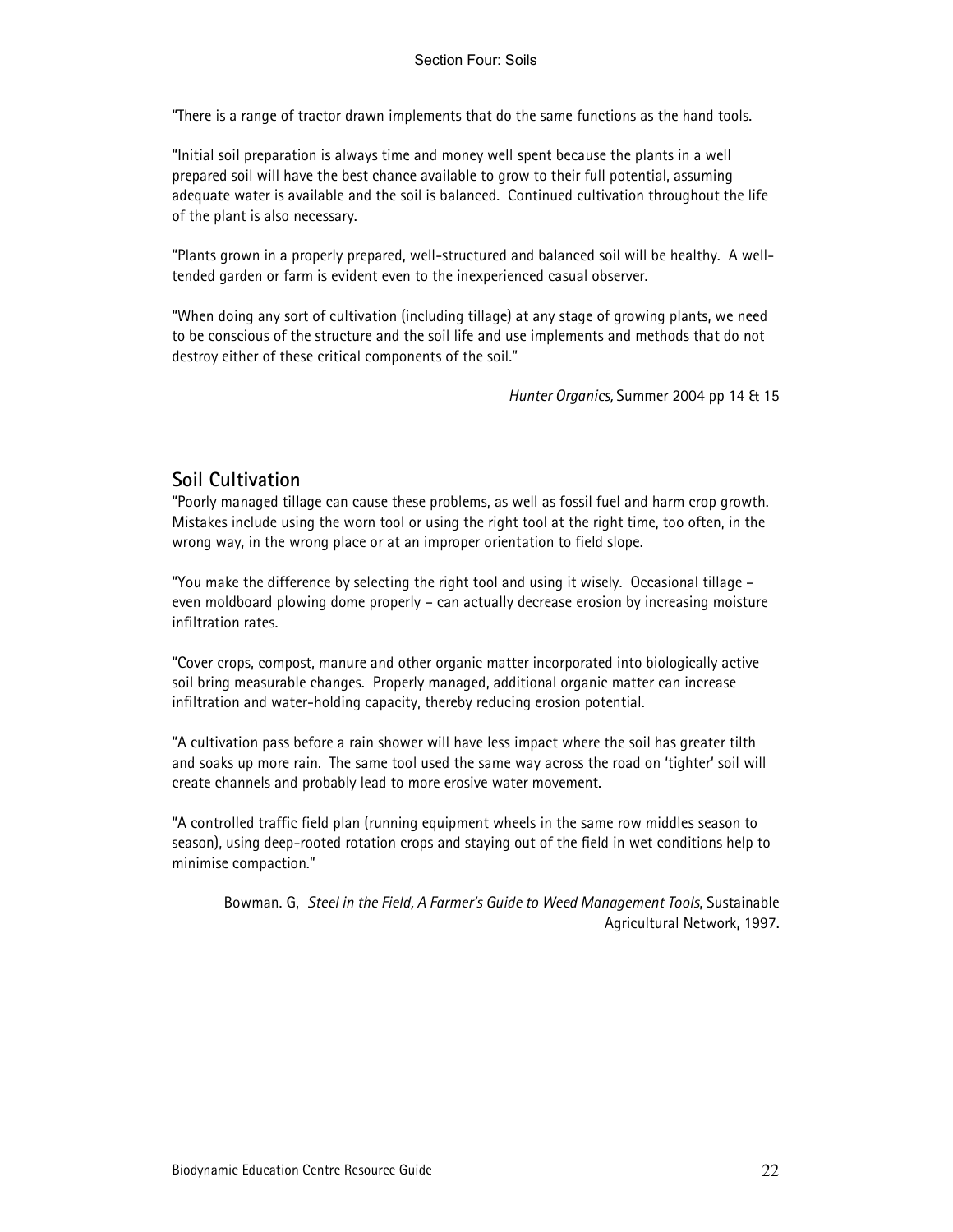# Reduced Cultivation

Reduced cultivation is another method of maintaining the fertility of the soil. Traditionally soils were ploughed to:

- 1. control weeds
- 2. conserve moisture
- 3. prepare a suitable seedbed.

However ploughing compacted soils destroyed soil structure, reduced organic matter levels and increased the risk of soil erosion.

Direct drilling is a new method where the seed is drilled directly into unploughed land and weeds are controlled by alternative methods.

Advantages of reduced cultivation include:

- improved soil structure e.g. less compaction, increased porosity, infiltration and water storage
- less risk of erosion
- increased soil organic matter content
- reduced fuel and machinery costs.

### Requirements for Biodynamic Soil Cultivations

- implements and techniques must maintain and improve soil structure
- cultivating should not be carried out during adverse weather conditions
- cultivating only at the right soil conditions, when soils are neither too wet or too dry
- cultivating should not be too deep, only to the depth of the top soil
- cultivating should not mix top soil and sub soil. The heavier and the more moist a soil, the less deep you should plough.
- the right cultivating equipment should be chosen to suit the purpose. In gardening situations soil cultivation is always done with a fork, avoid use of spades or shovels which can create vertical hardpans. When using machinery aim to achieve the same outcome as when cultivations are done by hand
- avoid use of heavy machinery
- avoid compaction and erosion of the top soil
- cultivation must be carried out at the right speed, preferable the slowest possible speed, no faster than a cow or horse would walk
- paddocks should be grazed or slashed before ploughing
- when using equipment avoid implements which cut the soil
- soils should be slowly turned and broken apart
- leave reasonably sized lumps when cultivating, avoid pulverising the soil
- ploughing should ideally not create any dust
- layer of soil just below cultivation depth should be loosened, not smeared or scratched
- cultivation should crack the soil upwards and sideways
- there should be no smearing of the sides, no smooth ridges
- soil cultivating must not create any hardpans
- the depth of soil cultivation can be increased as the soil improves
- in hilly country cultivation must be carried out along the contour.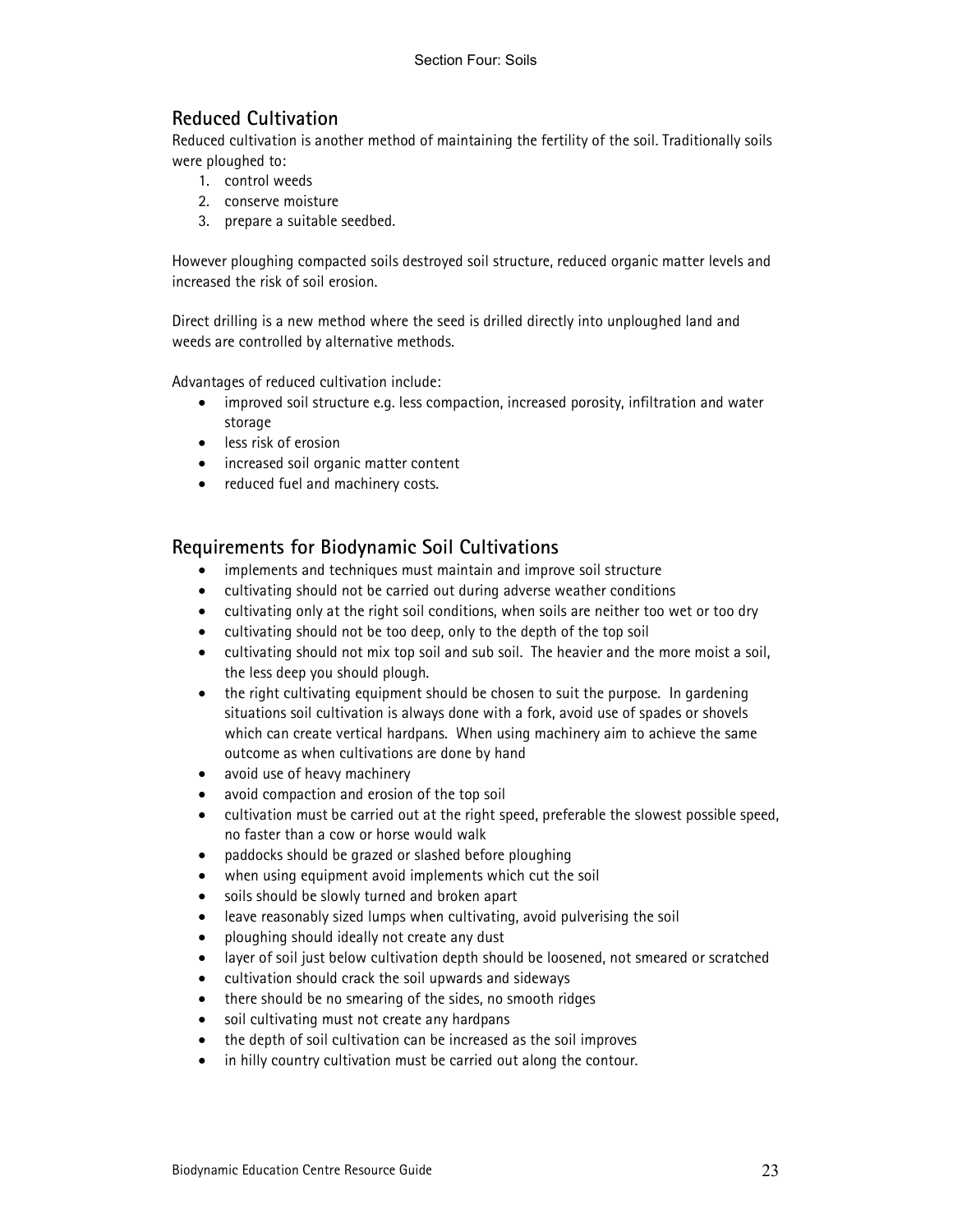### Methods to Cultivate the Soil

#### Types of Soil Cultivation

Depending on the aim of the soil cultivation, different cultivation practices are implemented during different stages of the cropping cycle; after harvesting, before sowing or planting or while the crop stands.

#### Post-Harvest

In order to accelerate decomposition, the residues of the previous crop are incorporated into the soil before preparing the seedbed for the next crop. Crop residues and green manure crops should be worked only into the topsoil layer (15 to 20cm), as decomposition in deeper soil layers is incomplete, producing growth inhibiting substances which can harm the next crop.

#### Primary Tillage

In annual crops or new plantations, primary tillage is usually done with a plough or a similar instrument. As a principle, soil cultivation should achieve a flat turning of the top soil and a loosening of the medium deep soil. Deep turning soil cultivation mixes the soil layers, harms soil organisms and disturbs the natural structure of the soil.

#### Seedbed Preparation

Before sowing or planting, secondary soil cultivation is done to crush and smoothen the ploughed surface. Seedbed preparation has the purpose to provide enough loose soil of appropriate clod sizes. If weed pressure is high, seedbeds can be prepared early thus allowing weed seeds to germinate before the crop is sown. Shallow soil cultivation after some days is sufficient to eliminate the young weed seedlings. Where water logging is a problem, seedbeds can be established as mounds or ridges.

#### In-Between the Crop

Once the crop is established, shallow soil cultivation e.g. by hoeing helps to suppress weeds. It also enhances the aeration of the soil and at the same time reduces the evaporation of soil moisture from the deeper soil layers. When crops are temporarily lacking nutrients, shallow soil cultivation can stimulate the decomposition of organic matter thus making nutrients available.

> IFOAM Training Manual for Organic Agriculture in the Tropics, 2003, Complied by FiBL, ISBN 3-934055-25-7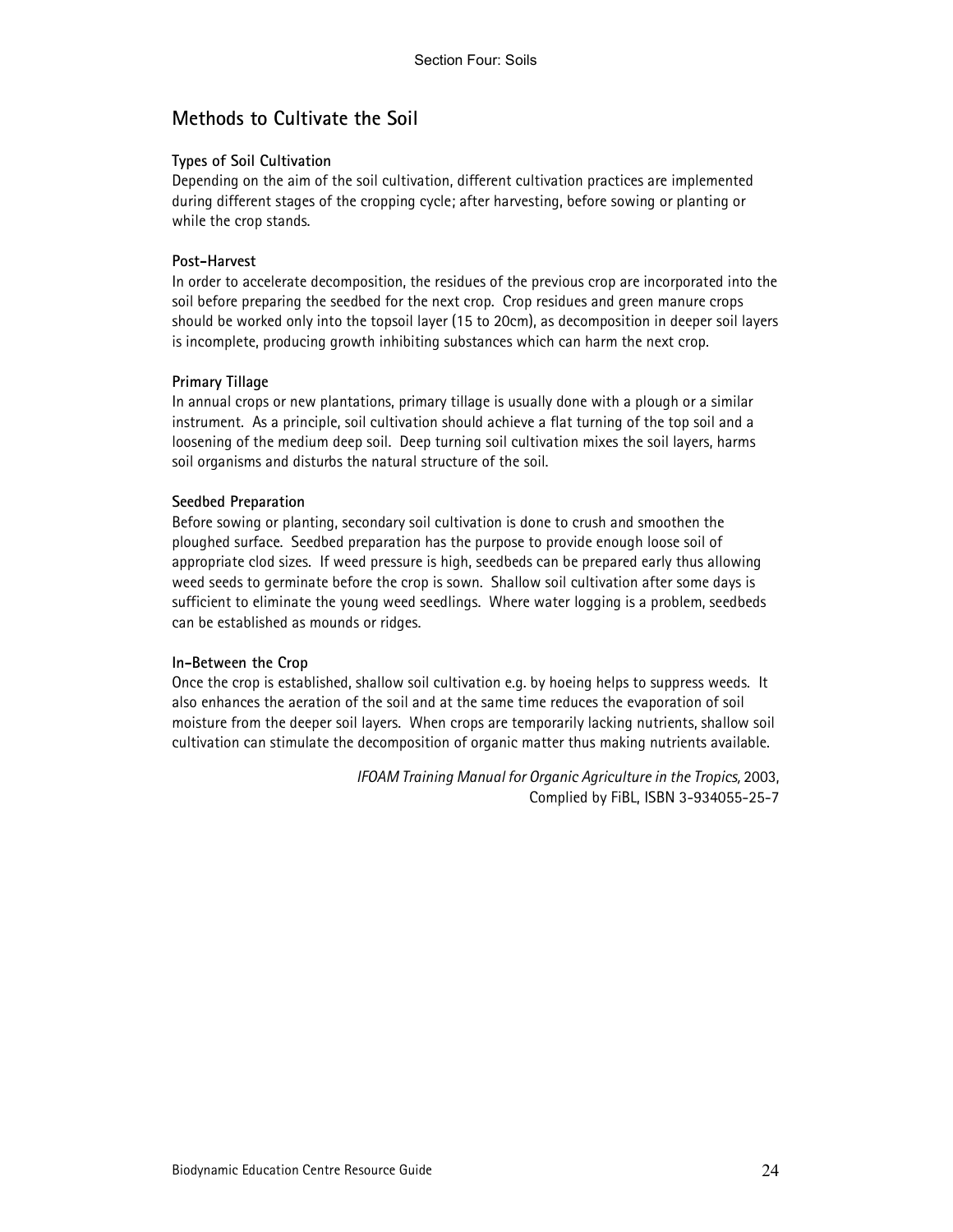# Appropriate Tools for Soil Cultivation

The tools for soil cultivation can be grouped in four types:

- Tools for primary cultivation; pole plough, mould board plough, digging fork, spade
- Tools for secondary cultivation; cultivators, harrows, rakes
- Tools for inter-row cultivation; inter-row cultivators, hoes
- Tools for land forming; ridgers, hoes

Tools should be chosen considering the soil cultivation purpose, the soil type, the crop and the available power source. Therefore, it is difficult to make general recommendations.

> IFOAM Training Manual for Organic Agriculture in the Tropics, 2003, Complied by FiBL, ISBN 3-934055-25-7



IFOAM Training Manual for Organic Agriculture in the Tropics, 2003, Complied by FiBL, ISBN 3-934055-25-7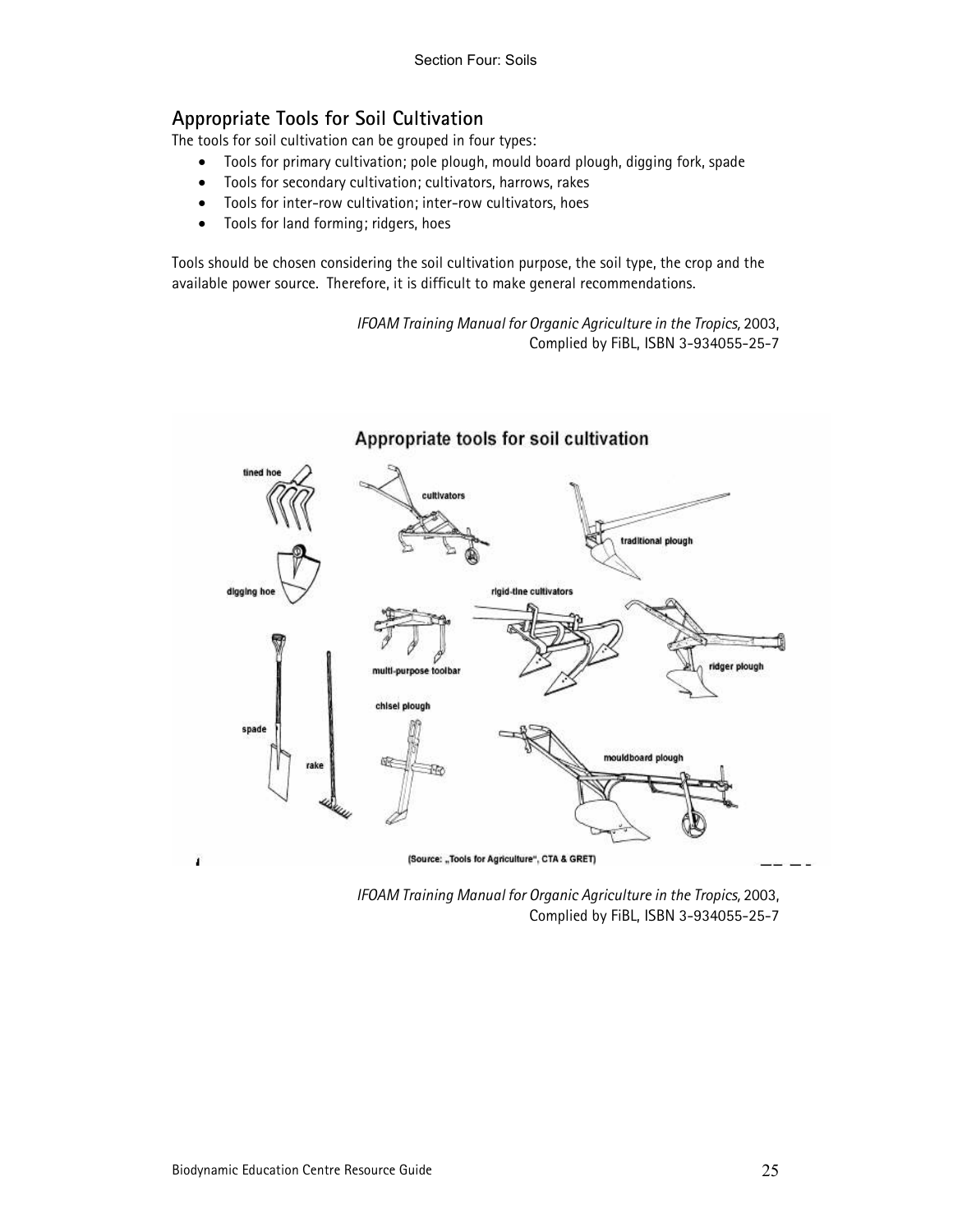# Soil Cultivation Equipment

The principle of cultivation is to turn and break down the soil to a fine tilth to provide the ideal environment for seeds to germinate. This system has been used for centuries in Europe where topsoils are deep, rainfall is high and, because of cooler temperatures, organic matter takes much longer to break down. In Australia, regular intensive cultivation by this system has degraded the soil structure. Our soils are much older, our climate is hotter and drier, and organic matter breaks down quickly.

Knowing how different cultivation implements affect soil can help you protect and conserve the soil on your farm.

#### Cultivation Implements

#### Ripper (subsoiler)

Rippers or subsoilers break up compacted soil below the depth reached by conventional cultivation, to improve drainage and aeration. There are several types of deep rippers: vertical, agroplow, parabolic, C shank (SJ) and paraplow, and they can reach 30–90 cm into the soil. Most have slanted tines or a sharply angled leading point to lessen the power required to pull the ripper. This design also helps lift and shatter the subsoil so that any compacted layer is broken up.



Soil should be reasonably dry when it is ripped. Ripping wet soil does not shatter the subsoil and can smear and seal the soil beside the ripper tine. Smeared surfaces prevent air, water and roots moving through the soil.

#### Chisel Plough

Chisel ploughs are used to shatter but not turn or move the soil. They work on the same principle as rippers, but in the top 30 cm of the soil. Again, the soil must be dry to moist, otherwise the plough will smear and seal the soil surfaces.

#### Disc Ploughs and Offset Discs

Disc ploughs break up undisturbed soil by inverting it to bury surface weeds and trash. Regular use of disc ploughs reduces soil aggregates to small particles and produces a compacted layer or plough pan which prevents air, water or roots penetrating the subsoil.

When it rains, soil particles on the surface collapse together to form a crust which repels air and water and is difficult for seedlings to break through. Offset disc ploughs, which have two rows of discs running at angles to each other, serve a similar purpose. They are usually used as a second tillage implement, and for initial tillage on lighter soils.



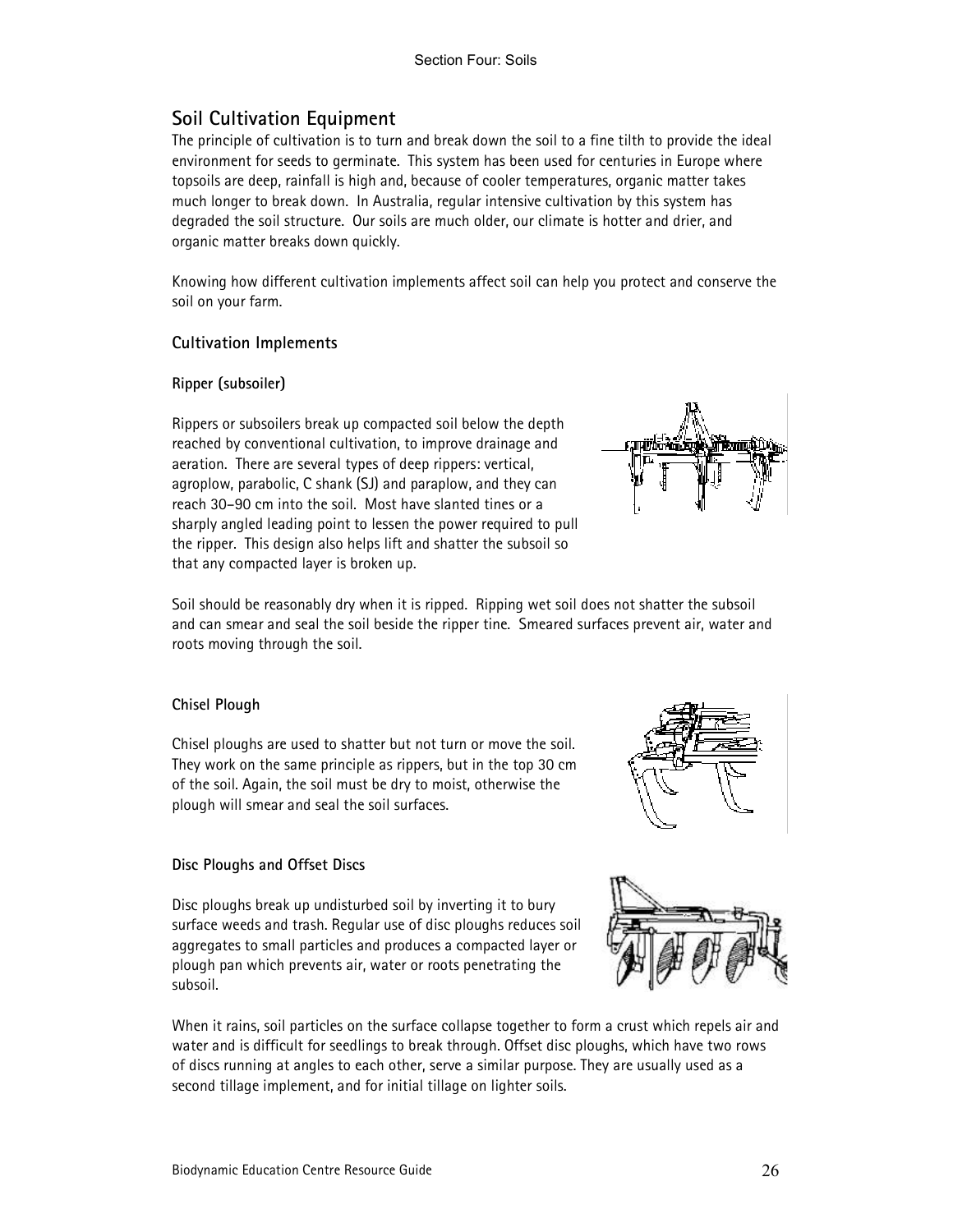#### Section Four: Soils

#### Mouldboard Plough

The oblong-shaped mouldboard plough is shaped to cut and turn over soil to bury surface residue. It is rarely used in Australia's shallow topsoils as it brings up less fertile subsoil. However, it has been used successfully where hard setting or crusting occurs to bring up swelling or shrinking clay subsoil to improve topsoil structure.

#### **Harrows**

Harrows are used for seedbed preparation and light surface cultivation to remove weeds after seeding. If used regularly they will break down and pulverise the soil structure.

#### Rotary Hoe

Rotary hoes aerate the soil and provide a fine seedbed. However, in the process, the rotating shoes compact the soil underneath the level they are aerating, and destroy the soil structure by pulverising the seedbed, leading to crusting and compaction when the soil is wet.

#### Plough Pans

Plough pans are caused by the smearing action of disc ploughs continually operating at the same depth over a long period. It is difficult for plant roots, water or air to move through this pan, so plant performance is affected. The use of heavy machinery on wet soil also compacts soil over time, creating a hard layer similar to a plough pan.

Because cultivation can degrade the structure of the soil, there is an increasing trend to minimum cultivation and even no cultivation, where seed is direct drilled into undisturbed soil.

### Minimum Cultivation

Minimum cultivation refers to a reduction in the number of times the paddock is cultivated for crop production. On lighter soils it is often possible to plough and seed soil in one operation. This is more difficult on the heavier clay soils where roots cannot move through the soil as easily.

### Direct Drill

Direct drill relies on herbicides to keep competing weeds down, and organic matter to maintain soil structure and make it easy for germinating seeds to move through the soil. Retaining organic matter on the soil surface also reduces erosion and conserves soil moisture.

> Sourced from: NSW Department of Primary Industries, http://www.dpi.nsw.gov.au/agriculture/resources/soils/structure/cultivation







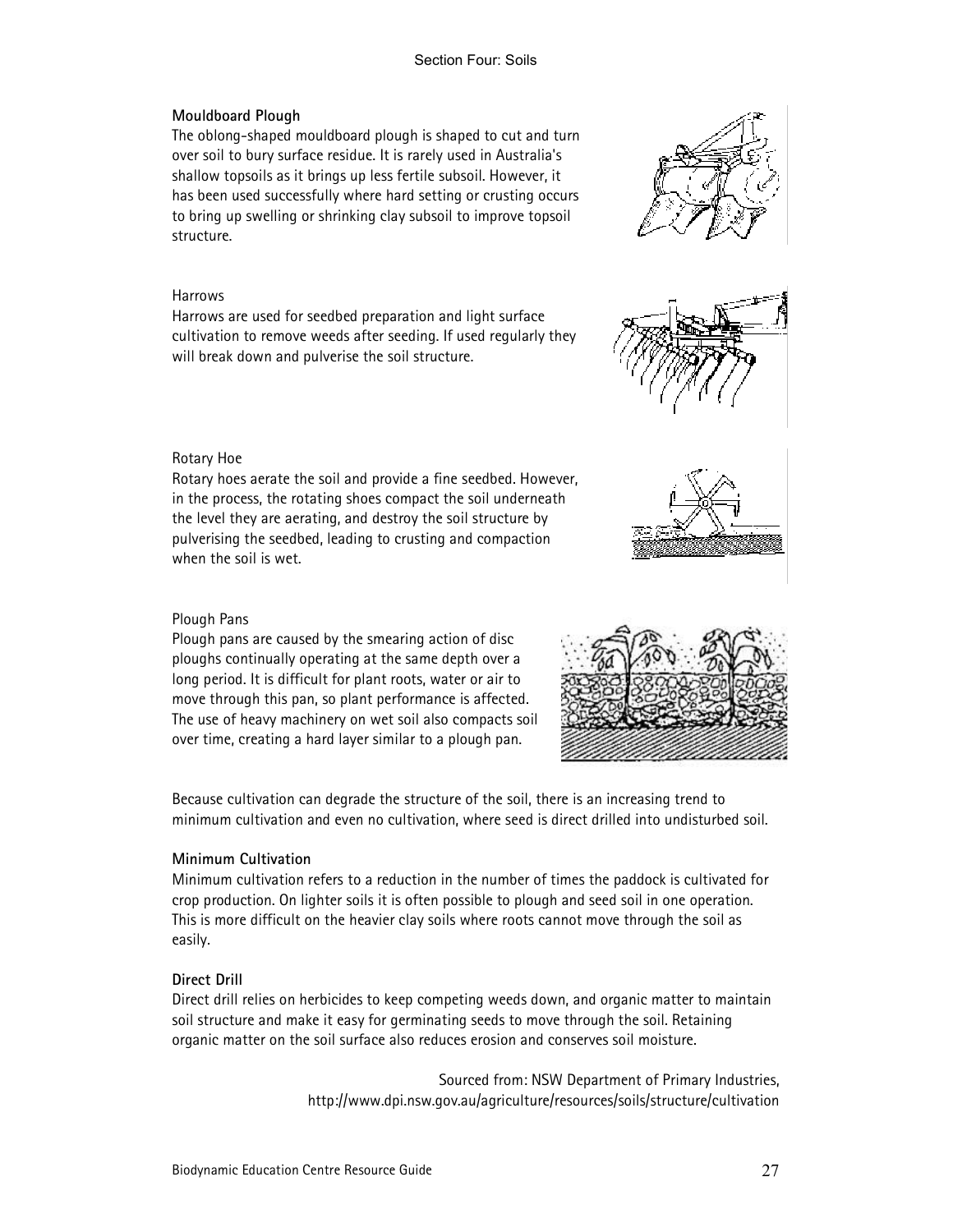# Deep Ripping

By Phil Barnett

The site can be ripped well into the subsoil layers to a depth of 60cm or deeper if possible. This should be combined with the lime or gypsum application to increase the effectiveness of the operation. (Authors note; deep ripping should only be undertaken to the depth of existing plant roots. Deep ripping to this depth encourages rapid plant root growth into the spaces provided by the deep ripping, thus avoiding the necessity to use lime or gypsum to hold open the spaces created in the soil.) Make several passes along the planting line to a width of 2 to 3 metres. Rip down the slope for best drainage.

The purpose of deep ripping is to create a continuous system of soil pores from the surface to the lower depths to allow water infiltration, gas exchange, and drainage. Ripping will also reduce soil strength and facilitate root extension. To be successful the soil should crumble and the majority of soil particles in the ripped subsoil should be less than 20mm in size. This can only be achieved if the soil conditions are right at the time of ripping, and the operation is carried out in the correct way:

The water content of the clay at ripping is critical and should be drier than field capacity but above the wilting point water content. Usually these conditions will be found in late spring or late autumn.

To gauge the correct moisture content, mould some clay in your hand till you form a ball—then break it open and take a pinch of soil from the centre and then roll this into a thread. If you can't roll a thread, the soil is too dry, if it crumbles before it reaches 3mm in diameter it is ideal, but if it rolls thinner than 3mm it is too wet.

The soil should break down to a friable mass and crumble up—not just smear or deform. The ripping rate must be low—less than 5km/h.

Avoid tractor wheel or track slip as this will damage the surface soil. The job may require several passes at gradually increasing depth to achieve the desired result. It is essential that the ripping process brings the minimum amount of subsoil to the surface because this will reduce the free draining nature of the topsoil.

With a clay subsoil use a ripper with a rake angle 20 degrees from horizontal and wings attached to the tine having a sweep angle of 90 degrees and a width of 0.7 of the working depth. During ripping, check on the effectiveness of the operation by digging a trench behind the ripper and look at the soil profile to see if:

- there is enough lateral fracturing and loosening,
- there is no compaction,
- and the clods are less than 20mm diameter.

After ripping be careful to avoid any re-compaction by keeping all vehicles off the rip lines, including the tractor. Don't track roll to level the ground, instead drag a heavy bar over the rip line to smooth it off.

Extra notes: Deep ripping should be carried out when the soil is just moist, so that widespread cracking will occur. Check by digging how far the cracking extends, to determine how close the rip lines should be.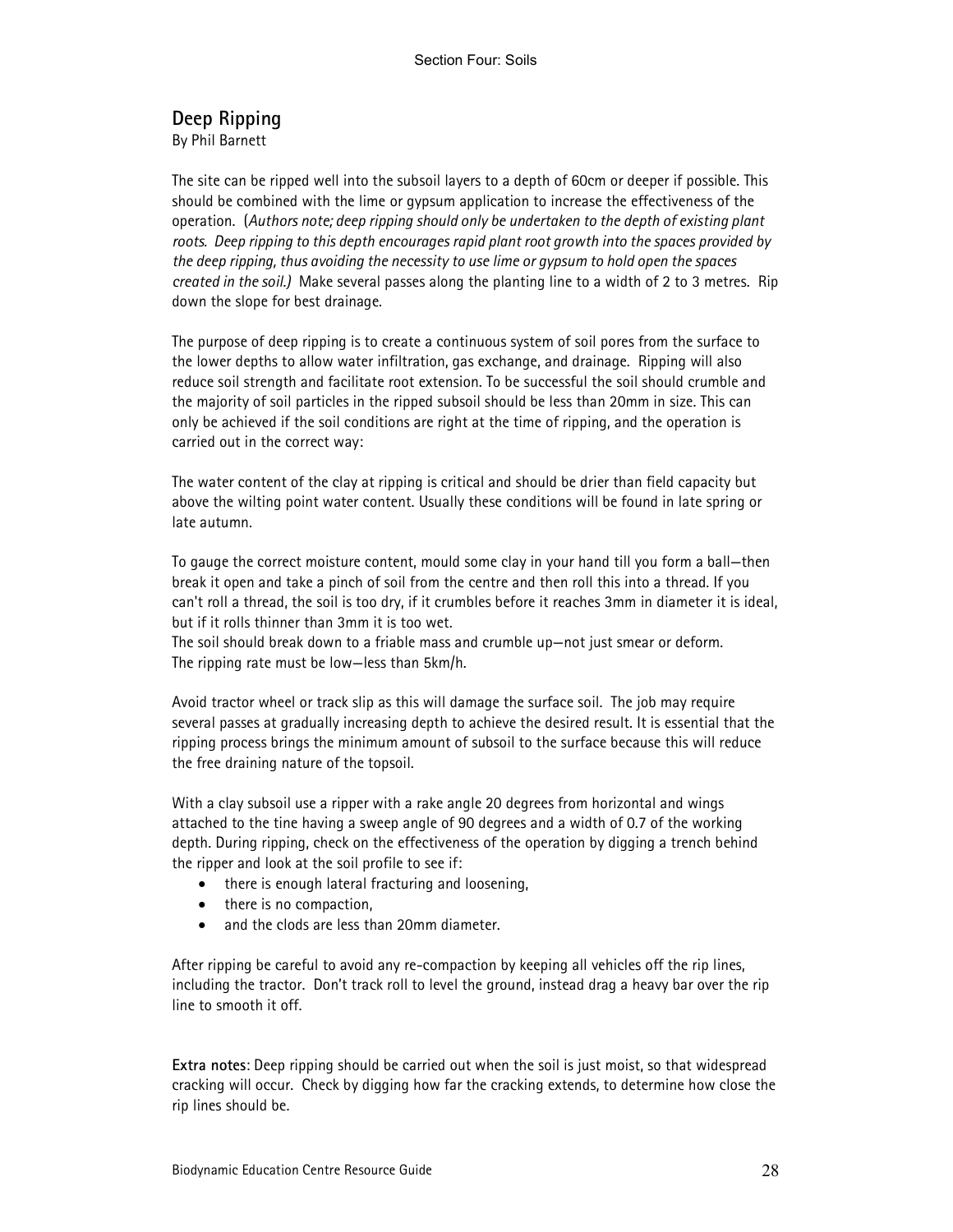# Identifying Contour Lines

A simple way to identify contour lines on a slope is to use the A-frame. The A-frame is a simple tool made from three poles, some rope, a stone and a supply of stakes.

How to build and use an A-frame.

- 1. Fix three poles of about 25 metres ling each in a position forming an even 'A'. If rope is not sufficient to tie the ends, use nails.
- 2. Tie one end of a piece of cord to the top of the 'A' and fix a stone tied to the other end so that the stone is at some distance from the ground and the crossbar.
- 3. Put the A-frame upright and mark the position of both legs. Then, mark the point where the string passes the crossbar of the 'A'.
- 4. Turn the A-frame so that the placement of the legs is reversed. Again mark the point where the string passes the crossbar. If the two marks are not at the same point, mark a third point with a knife exactly halfway between the first two.
- 5. Drive the first stake at the edge at the top of the field. Place one leg of the A-frame above and touching the stake. Place the other leg in such a position that the string passes the level position point of the crossbar.
- 6. Drive another stake into the ground just below the second leg. Move the A-frame and continue in the same way across the field.
- 7. The next contour line is placed 3 to 6 metres below the first line, depending on the slope of the site. The steeper it is the closer the lines should be.



# **Identifying Contour Lines**



Illustration: «Fleid Notes on Organic Farming», KIOF.

IFOAM Training Manual for Organic Agriculture in the Tropics, 2003, Complied by FiBL, ISBN 3-934055-25-7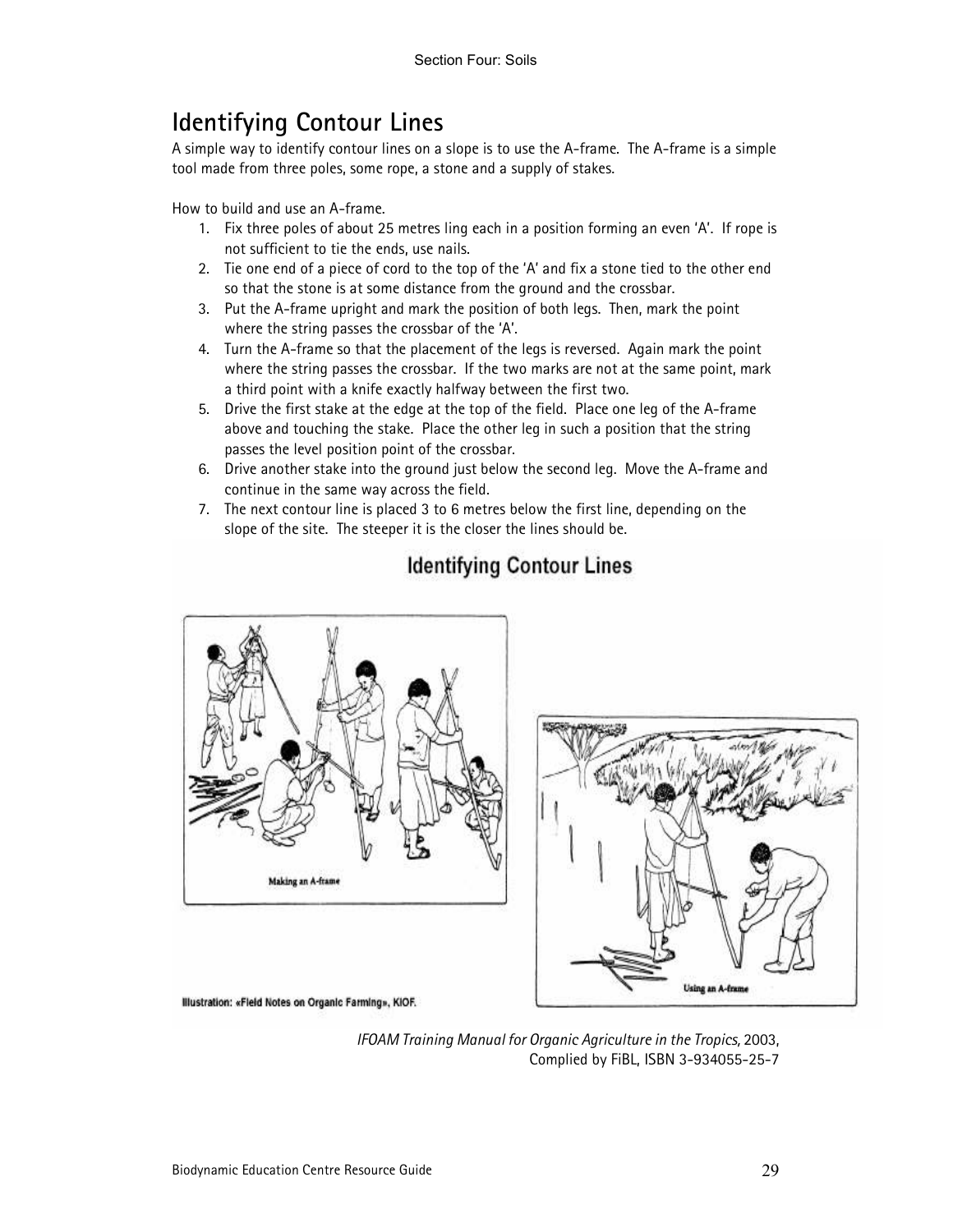# Soil Erosion

Soil erosion is caused by a breakdown in soil structure and loss of organic matter. Overgrazing, chemical use and inappropriate cultivation methods all lead to erosion of the soil. Erosion is a direct consequence of removing the vegetative cover on the soil surface, both the plants and the mulch that is created by the plants.

### Signs of Soil Erosion

- Bare earth between plants
- Litter banks where vegetation has been washed down
- Signs of water flow
- Silting of rivers
- Lower ground water levels.



### **How to Prevent Soil Erosion**

IFOAM Training Manual for Organic Agriculture in the Tropics, 2003, Complied by FiBL, ISBN 3-934055-25-7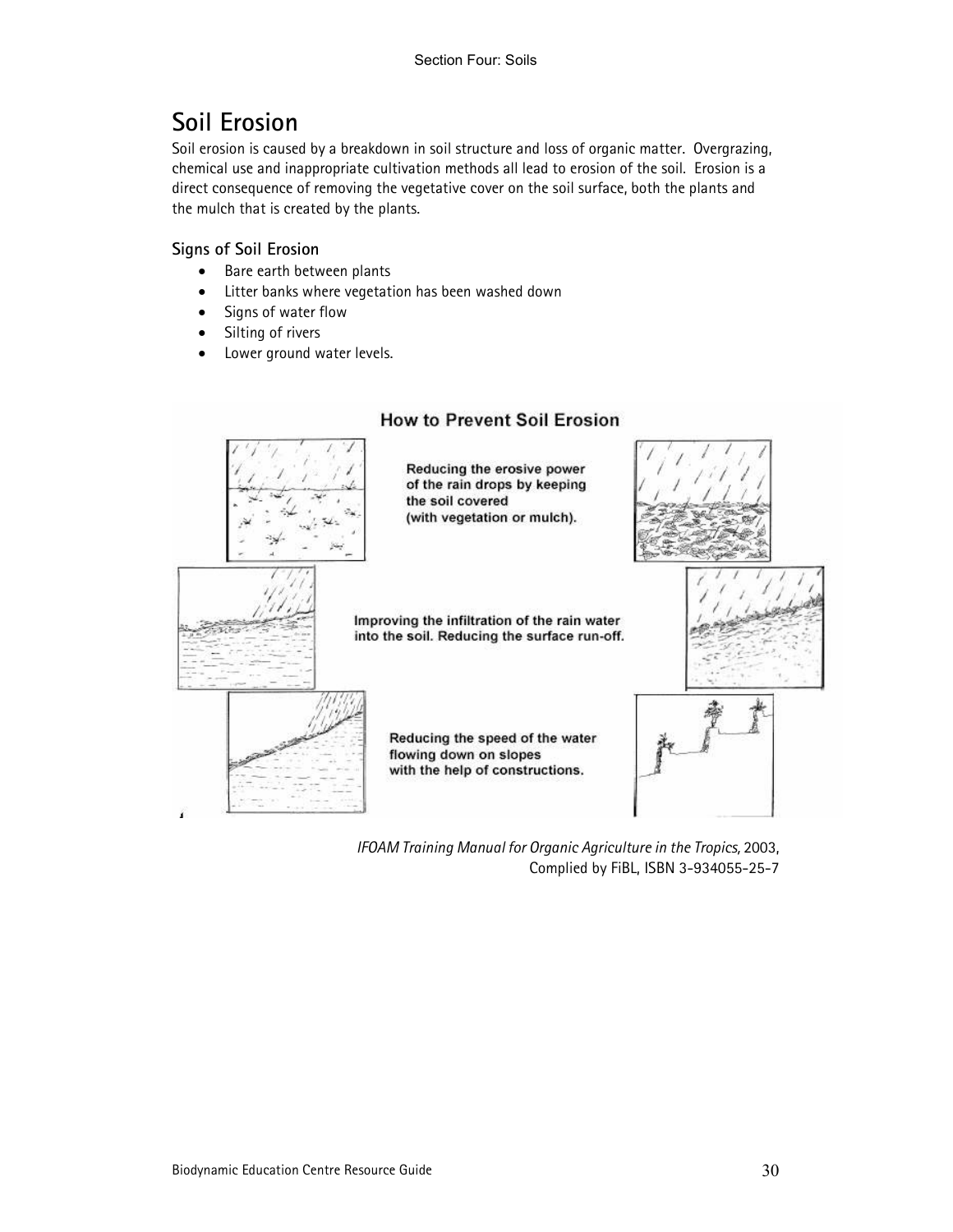# Soil Salinity

The impact of land use on soil structure and condition is a major cause of dryland salinity, according to Robert Gourlay, Business Development Manager of Mitchell Resource Intelligence Pty. Ltd (MRI).

"Objective measurement by MRI over more than a decade shows dryland salinity is due in most part to a decline in soil structure caused by land use practices and subsequent loss or organic matter.

"The decline in soil structure decreases the permeability of the soil, resulting in increased nearsurface lateral flow of water and accumulation of water in accession areas. That in turn increases the salinity of the soil by increasing its contact with the soil. These effects are magnified by reduced water use by vegetation, increasing the amount of water in the system, and decreased drainage from accession areas due to salt (NaCl) decreasing soil permeability. The additional water causes waterlogging, not salinisation, in systems containing little salt.

"From a process viewpoint, dryland salinity is a symptom of land degradation rather than the cause. We believe dryland salinity is caused by a change in the pattern of water drainage through soils, which can occur without an increase in the amount of drainage of water. A decrease in the water use by vegetation can enhance the development of dryland salinity but it is not the cause. And contrary to current wisdom, loss of grasses may be more significant than trees in triggering dryland salinisation.

"Trees produce large root channels that provide considerable benefit but grasses tend to build higher levels of soil organic matter than trees. While the relative benefit of trees and grasses is uncertain, tree killing promotes grass growth that can compensate for the loss of trees provided the grasses are not heavily grazed.

"The main land management practices that cause adverse dryland salinity are grazing and cultivation rather than tree removal. Salt accumulates in naturally in soils where there is limited percolation of water through the soil, with the depth of accumulation depending on soil properties, rainfall and vegetation chacteristics.

"Decreasing the permeability of the soil and/or the depth of extraction by plants results in salt moving closer to the surface. Patterns of water movement through soils are determined largely by the water potential gradient - determined by factors such as soil moisture, salinity and elevation - and resistance to flow. Flow resistance is primarily determined by soil structure, with coarse sands being highly permeable, and heavy clays highly impermeable. However, clays develop cracks and root channels form with the death and decay of plant roots, providing pathways for water through otherwise largely impermeable layers.

"Other factors affecting the movement of saline water within the landscape include geological fault lines, paleo-drainage systems and changes in vegetation. The occurrence of preferred pathways through the soil strongly influences patterns of water movement and salt distribution, Dr Tunstall said.

Continued over page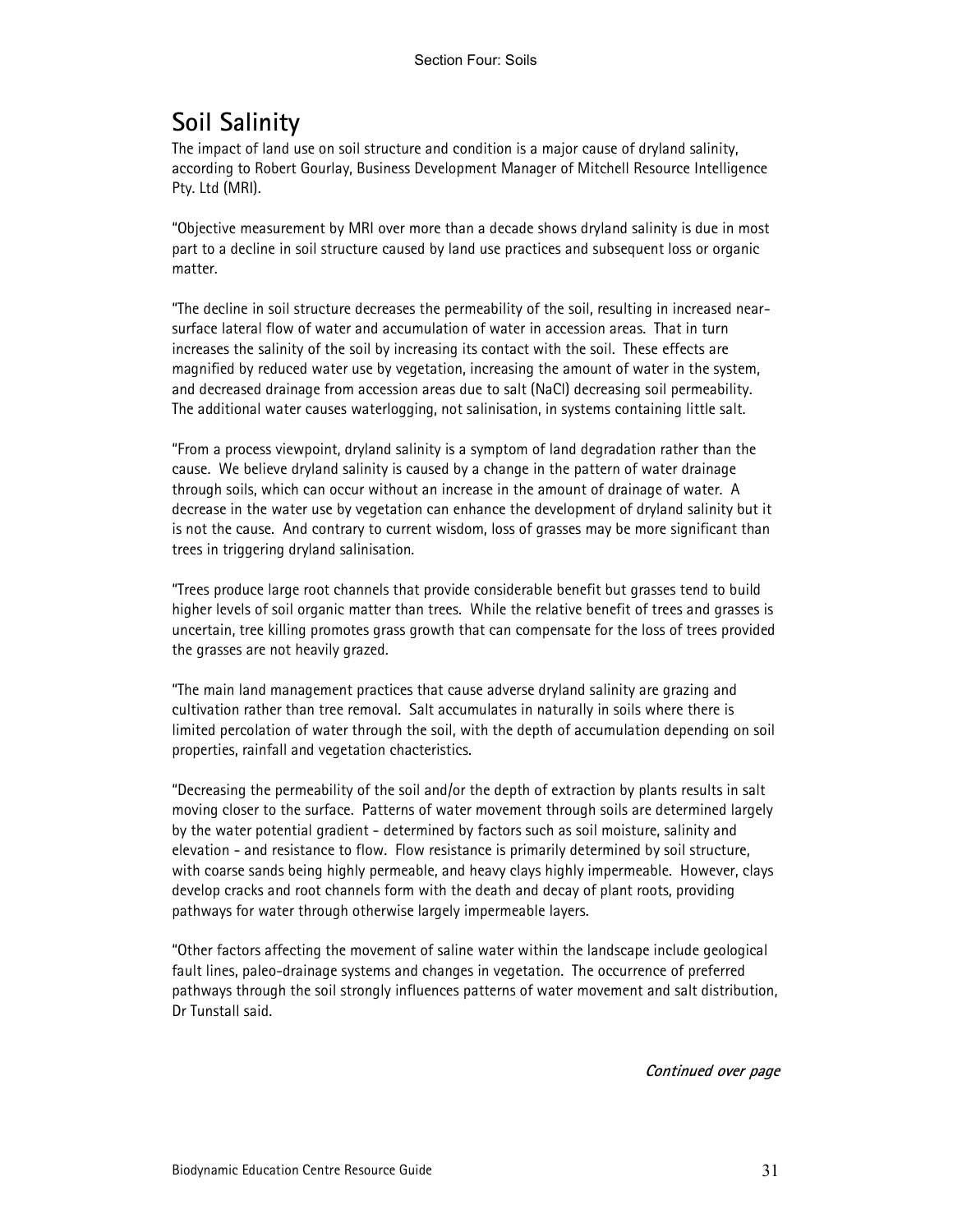"Water moves rapidly down cracks and old root channels. Water percolating in undisturbed systems tends to have much lower salinity than water in the bulk of the soil because it drains rapidly through preferred drainage channels, essentially coming into minimal contact with the bulk of the soil. By comparison, the salinity of water percolating through structurally degraded soil tends to match that in the soil.

Percolation of water through the soil is required to reduce soil salinity and to promote the movement of salt required to cause dryland salinity.

"However, percolating water may not remove salt because clays can absorb salt from the water. However, there is now clear evidence that the use of water conditioners on irrigation systems will significantly improve soil structure, salt percolation and plant health. And while water flowing through soil increases in salinity because of the uptake of essentially pure water by plants, the salinity of the water flowing through the soil via cracks and old root channels tends to be less than the salt concentration in the bulk of the soil because it does not come into contact with the bulk of the soil. Diffusion of salt from the bulk of the soil to drainage channels is slow, so water flowing through channels can have low salinity compared to the salinity of the surrounding soil.

"Loss of preferred soil pathways, as occurs with soil structural decline, increases salinisation because without preferred pathways the percolating water comes into closer contact with the bulk of the soil and spends more time in the soil, resulting in the salinity of the water tending to come into balance with that in the bulk of the soil.

"Soil structural decline tends to increase the salinity of percolating water." The structural aspects of systems that affect water movement can be addressed at various scales, Dr Tunstall said.

"At a local scale the soil structure dominates, with factors such as texture profiles, organic matter, cracks, and root channels affecting the response. On a larger scale landscape effects become prominent, with terrain and layering of soil profiles affecting the outcome, and geological features such as differences in materials, and structures such as lineaments, fault lines, paleo-drainage and dykes also come into play.

"There are no adverse effects on land where water simple drains from the system, as occurs with drainage into rivers. Water can take several paths from high to low points in the landscape, with the relative flows along different paths determined by the resistances in each pathway. Resistance to flow is least on the soil surface and run-off generally accounts for most lateral flow of water."

Acres Australia, The National Newspaper of Sustainable Agriculture, Australia, Volume 11, Number 2, Page 7, October 2003